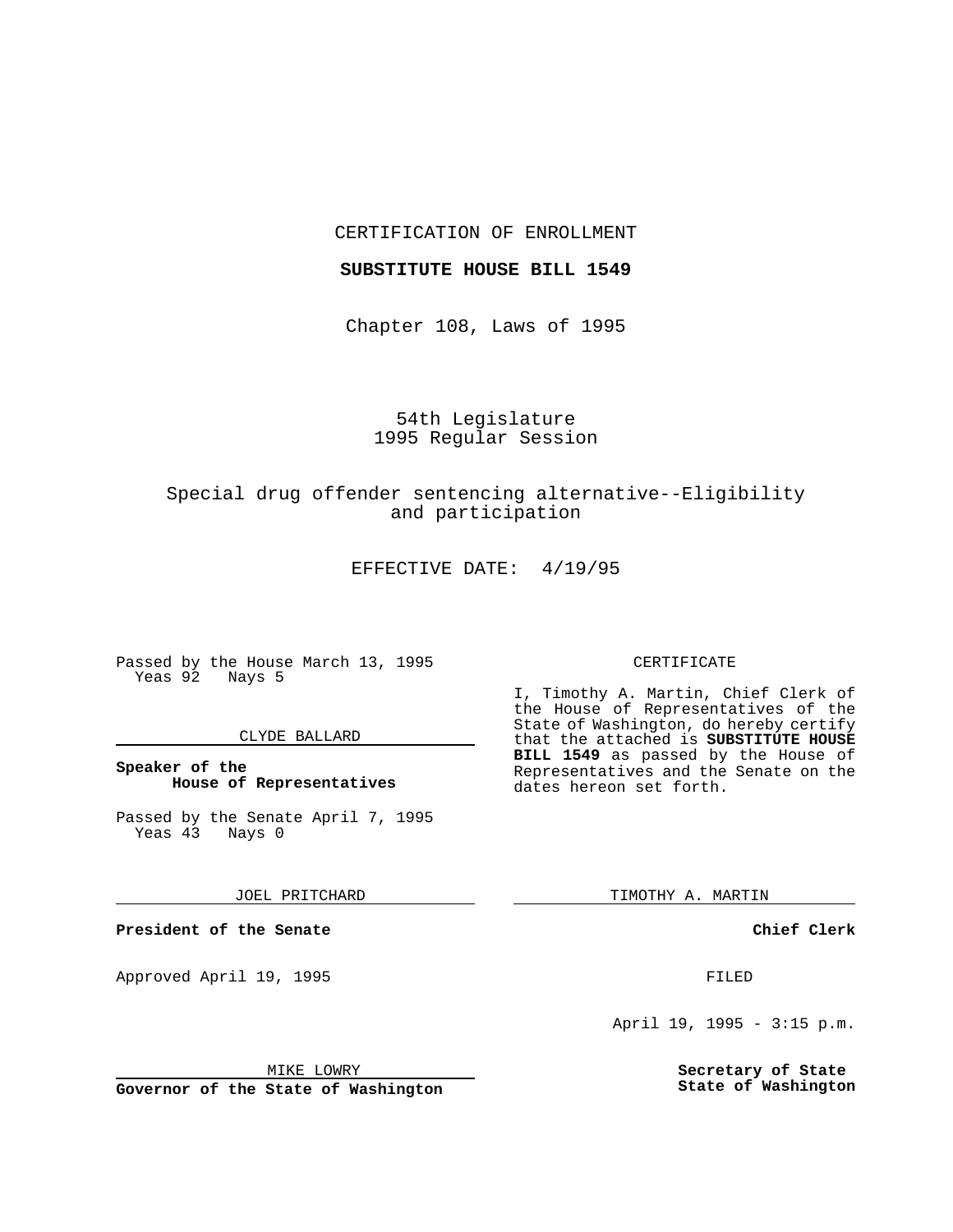# **SUBSTITUTE HOUSE BILL 1549** \_\_\_\_\_\_\_\_\_\_\_\_\_\_\_\_\_\_\_\_\_\_\_\_\_\_\_\_\_\_\_\_\_\_\_\_\_\_\_\_\_\_\_\_\_\_\_

\_\_\_\_\_\_\_\_\_\_\_\_\_\_\_\_\_\_\_\_\_\_\_\_\_\_\_\_\_\_\_\_\_\_\_\_\_\_\_\_\_\_\_\_\_\_\_

Passed Legislature - 1995 Regular Session

# **State of Washington 54th Legislature 1995 Regular Session**

**By** House Committee on Corrections (originally sponsored by Representatives Ballasiotes, Morris, Wolfe, Campbell, Quall, Backlund, Dyer and Blanton; by request of Sentencing Guidelines Commission)

Read first time 02/24/95.

 AN ACT Relating to treatment-oriented sentences for offenders convicted of manufacture, delivery, or possession with intent to deliver a narcotic from Schedule I or II; amending RCW 9.94A.030 and 9.94A.190; reenacting and amending RCW 9.94A.120; adding a new section to chapter 9.94A RCW; creating a new section; prescribing penalties; and declaring an emergency.

BE IT ENACTED BY THE LEGISLATURE OF THE STATE OF WASHINGTON:

 **Sec. 1.** RCW 9.94A.030 and 1994 c 261 s 16 are each amended to read as follows:

 Unless the context clearly requires otherwise, the definitions in this section apply throughout this chapter.

 (1) "Collect," or any derivative thereof, "collect and remit," or "collect and deliver," when used with reference to the department of corrections, means that the department is responsible for monitoring and enforcing the offender's sentence with regard to the legal financial obligation, receiving payment thereof from the offender, and, consistent with current law, delivering daily the entire payment to the superior court clerk without depositing it in a departmental account. (2) "Commission" means the sentencing guidelines commission.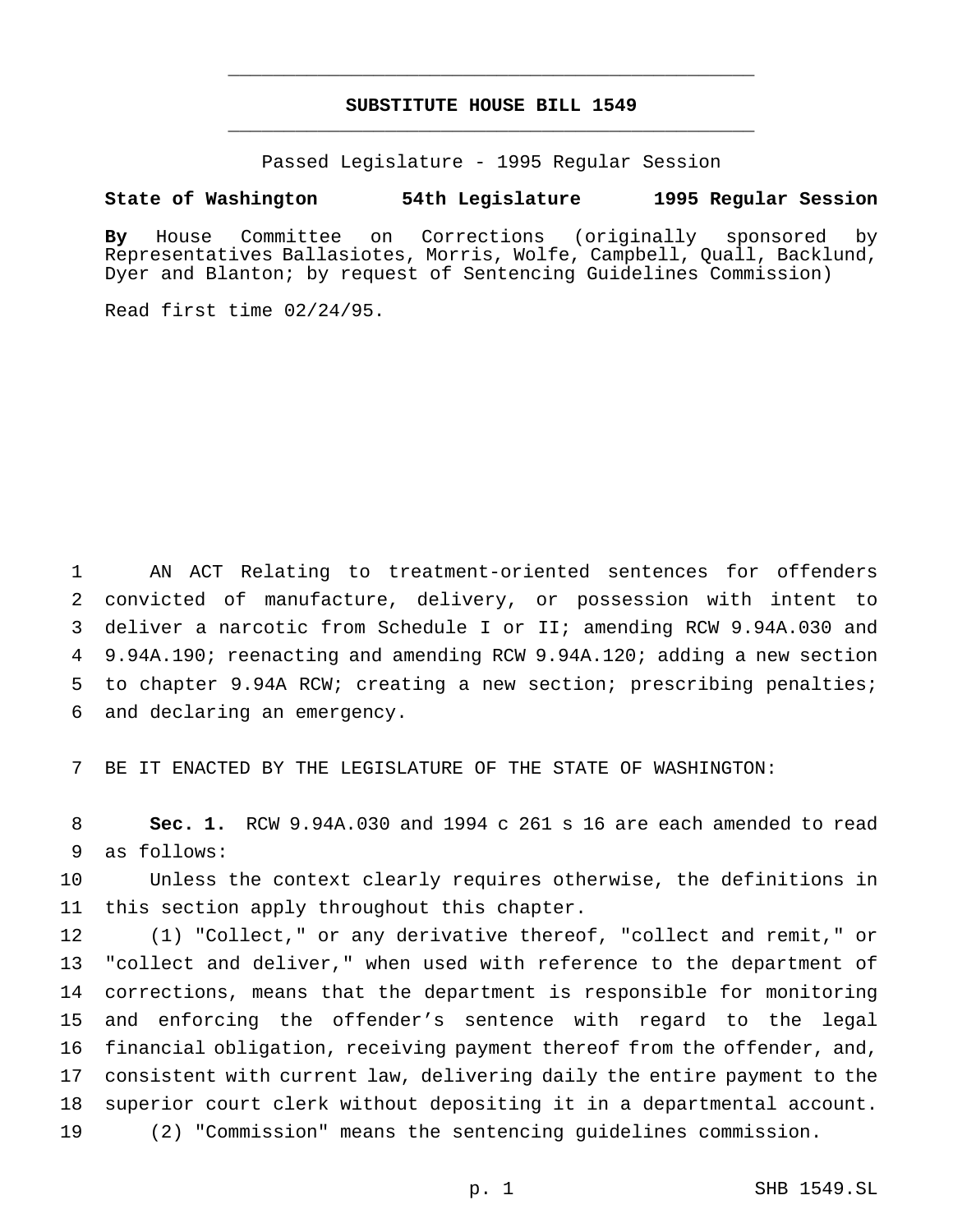(3) "Community corrections officer" means an employee of the department who is responsible for carrying out specific duties in supervision of sentenced offenders and monitoring of sentence conditions.

 (4) "Community custody" means that portion of an inmate's sentence of confinement in lieu of earned early release time or imposed pursuant to RCW 9.94A.120(6) served in the community subject to controls placed on the inmate's movement and activities by the department of corrections.

 (5) "Community placement" means that period during which the offender is subject to the conditions of community custody and/or postrelease supervision, which begins either upon completion of the term of confinement (postrelease supervision) or at such time as the offender is transferred to community custody in lieu of earned early release. Community placement may consist of entirely community custody, entirely postrelease supervision, or a combination of the two. (6) "Community service" means compulsory service, without compensation, performed for the benefit of the community by the offender.

 (7) "Community supervision" means a period of time during which a convicted offender is subject to crime-related prohibitions and other sentence conditions imposed by a court pursuant to this chapter or RCW 16.52.200(6) or 46.61.524. For first-time offenders, the supervision may include crime-related prohibitions and other conditions imposed pursuant to RCW 9.94A.120(5). For purposes of the interstate compact for out-of-state supervision of parolees and probationers, RCW 9.95.270, community supervision is the functional equivalent of probation and should be considered the same as probation by other states.

 (8) "Confinement" means total or partial confinement as defined in this section.

 (9) "Conviction" means an adjudication of guilt pursuant to Titles 10 or 13 RCW and includes a verdict of guilty, a finding of guilty, and acceptance of a plea of guilty.

 (10) "Court-ordered legal financial obligation" means a sum of money that is ordered by a superior court of the state of Washington for legal financial obligations which may include restitution to the victim, statutorily imposed crime victims' compensation fees as assessed pursuant to RCW 7.68.035, court costs, county or interlocal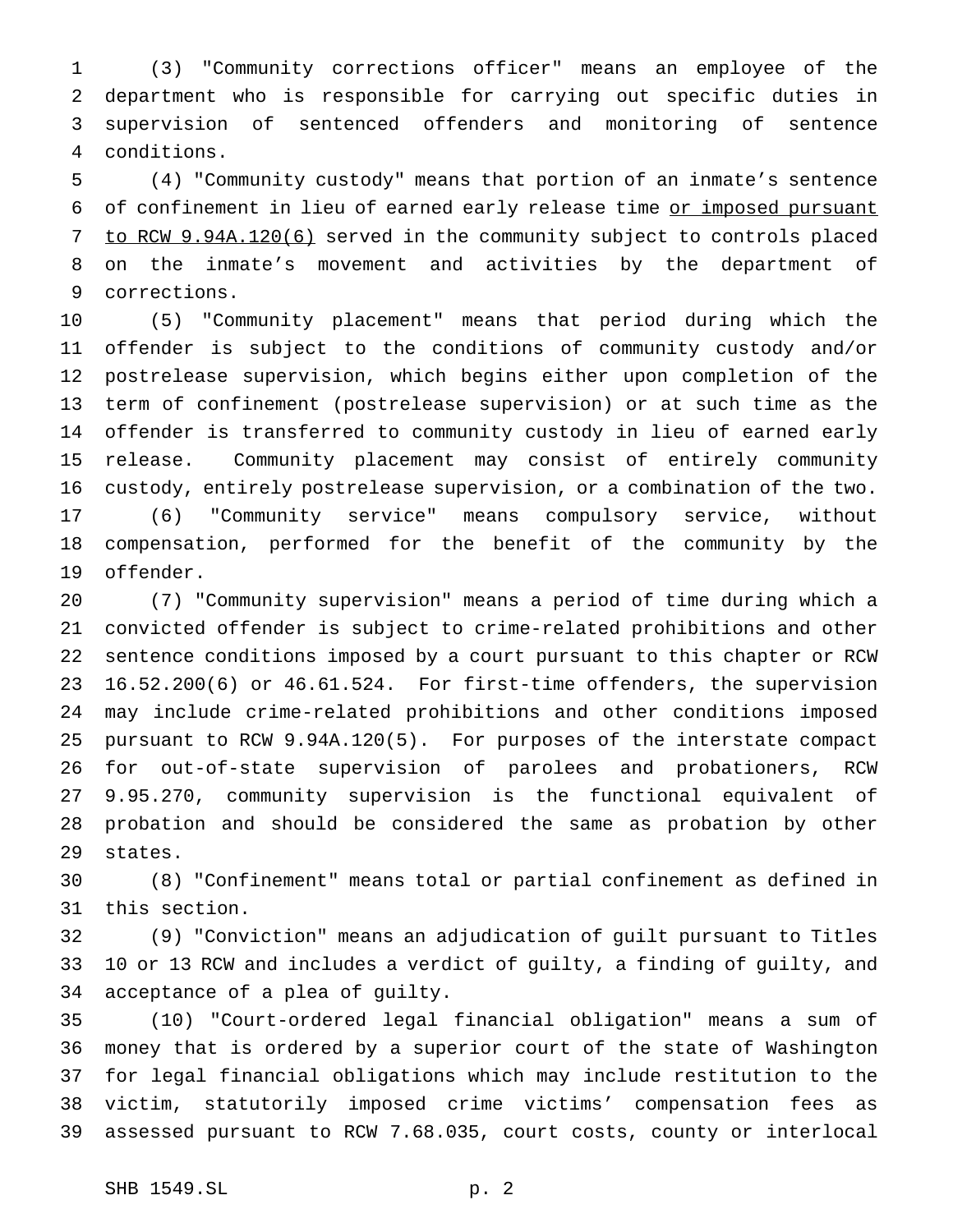drug funds, court-appointed attorneys' fees, and costs of defense, fines, and any other financial obligation that is assessed to the offender as a result of a felony conviction. Upon conviction for vehicular assault while under the influence of intoxicating liquor or any drug, RCW 46.61.522(1)(b), or vehicular homicide while under the influence of intoxicating liquor or any drug, RCW 46.61.520(1)(a), legal financial obligations may also include payment to a public agency of the expense of an emergency response to the incident resulting in the conviction, subject to the provisions in RCW 38.52.430.

 (11) "Crime-related prohibition" means an order of a court prohibiting conduct that directly relates to the circumstances of the crime for which the offender has been convicted, and shall not be construed to mean orders directing an offender affirmatively to participate in rehabilitative programs or to otherwise perform affirmative conduct.

 (12)(a) "Criminal history" means the list of a defendant's prior convictions, whether in this state, in federal court, or elsewhere. The history shall include, where known, for each conviction (i) whether the defendant has been placed on probation and the length and terms thereof; and (ii) whether the defendant has been incarcerated and the length of incarceration.

 (b) "Criminal history" shall always include juvenile convictions for sex offenses and shall also include a defendant's other prior convictions in juvenile court if: (i) The conviction was for an offense which is a felony or a serious traffic offense and is criminal history as defined in RCW 13.40.020(9); (ii) the defendant was fifteen years of age or older at the time the offense was committed; and (iii) with respect to prior juvenile class B and C felonies or serious traffic offenses, the defendant was less than twenty-three years of age at the time the offense for which he or she is being sentenced was committed.

32 (13) "Day fine" means a fine imposed by the sentencing judge that equals the difference between the offender's net daily income and the 34 reasonable obligations that the offender has for the support of the offender and any dependents.

 (14) "Day reporting" means a program of enhanced supervision 37 designed to monitor the defendant's daily activities and compliance with sentence conditions, and in which the defendant is required to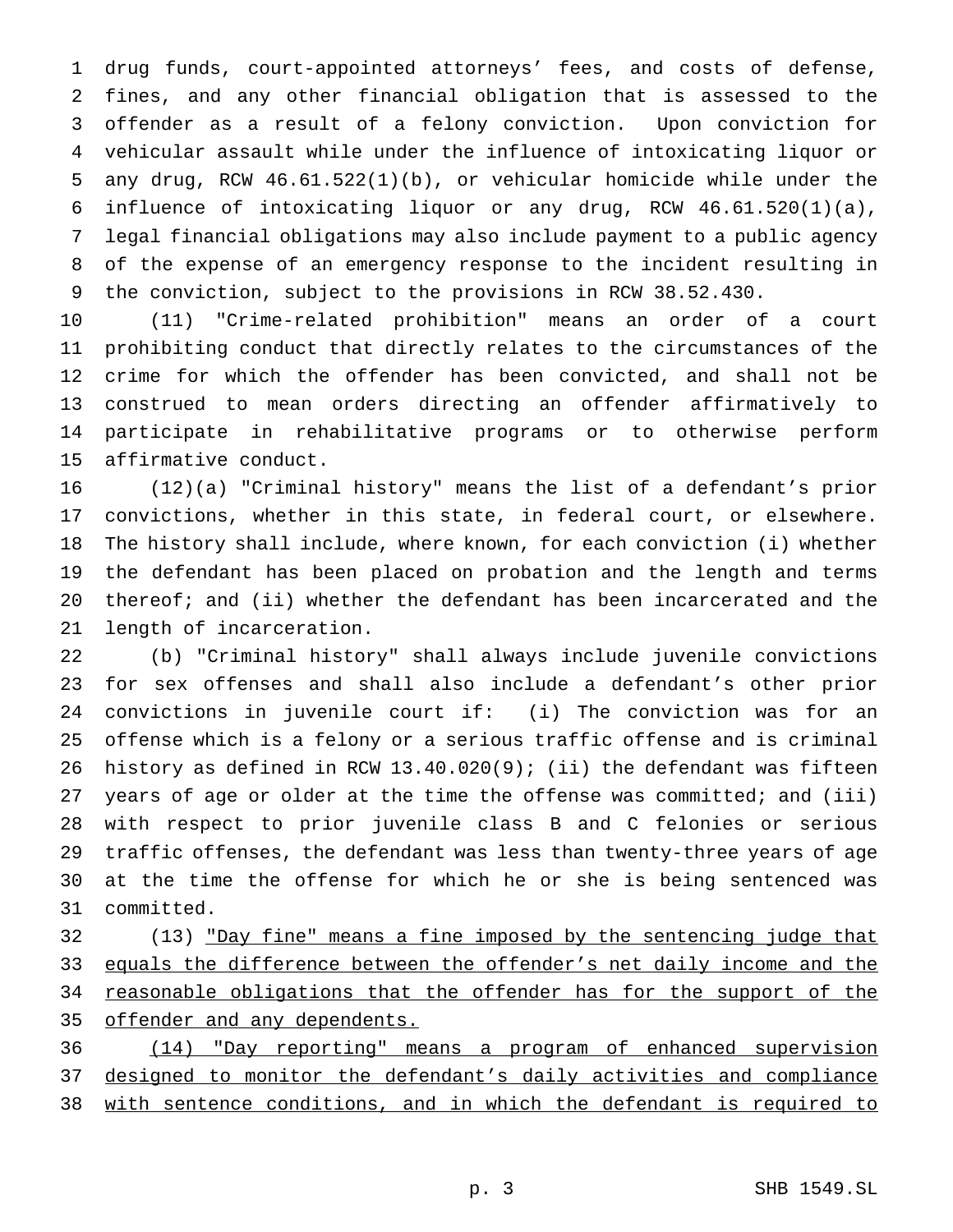1 report daily to a specific location designated by the department or the sentencing judge.

(15) "Department" means the department of corrections.

 (( $\left(\frac{14}{14}\right)$ ) (16) "Determinate sentence" means a sentence that states with exactitude the number of actual years, months, or days of total confinement, of partial confinement, of community supervision, the number of actual hours or days of community service work, or dollars or terms of a legal financial obligation. The fact that an offender through "earned early release" can reduce the actual period of confinement shall not affect the classification of the sentence as a determinate sentence.

 $((+15))$   $(17)$  "Disposable earnings" means that part of the earnings of an individual remaining after the deduction from those earnings of any amount required by law to be withheld. For the purposes of this definition, "earnings" means compensation paid or payable for personal services, whether denominated as wages, salary, commission, bonuses, or otherwise, and, notwithstanding any other provision of law making the payments exempt from garnishment, attachment, or other process to satisfy a court-ordered legal financial obligation, specifically includes periodic payments pursuant to pension or retirement programs, or insurance policies of any type, but does not include payments made under Title 50 RCW, except as provided in RCW 50.40.020 and 50.40.050, or Title 74 RCW.

24  $((+16))$   $(18)$  "Drug offense" means:

 (a) Any felony violation of chapter 69.50 RCW except possession of a controlled substance (RCW 69.50.401(d)) or forged prescription for a 27 controlled substance (RCW 69.50.403);

 (b) Any offense defined as a felony under federal law that relates to the possession, manufacture, distribution, or transportation of a controlled substance; or

 (c) Any out-of-state conviction for an offense that under the laws of this state would be a felony classified as a drug offense under (a) of this subsection.

34 (((17)) (19) "Escape" means:

 (a) Escape in the first degree (RCW 9A.76.110), escape in the second degree (RCW 9A.76.120), willful failure to return from furlough (RCW 72.66.060), willful failure to return from work release (RCW 72.65.070), or willful failure to be available for supervision by the department while in community custody (RCW 72.09.310); or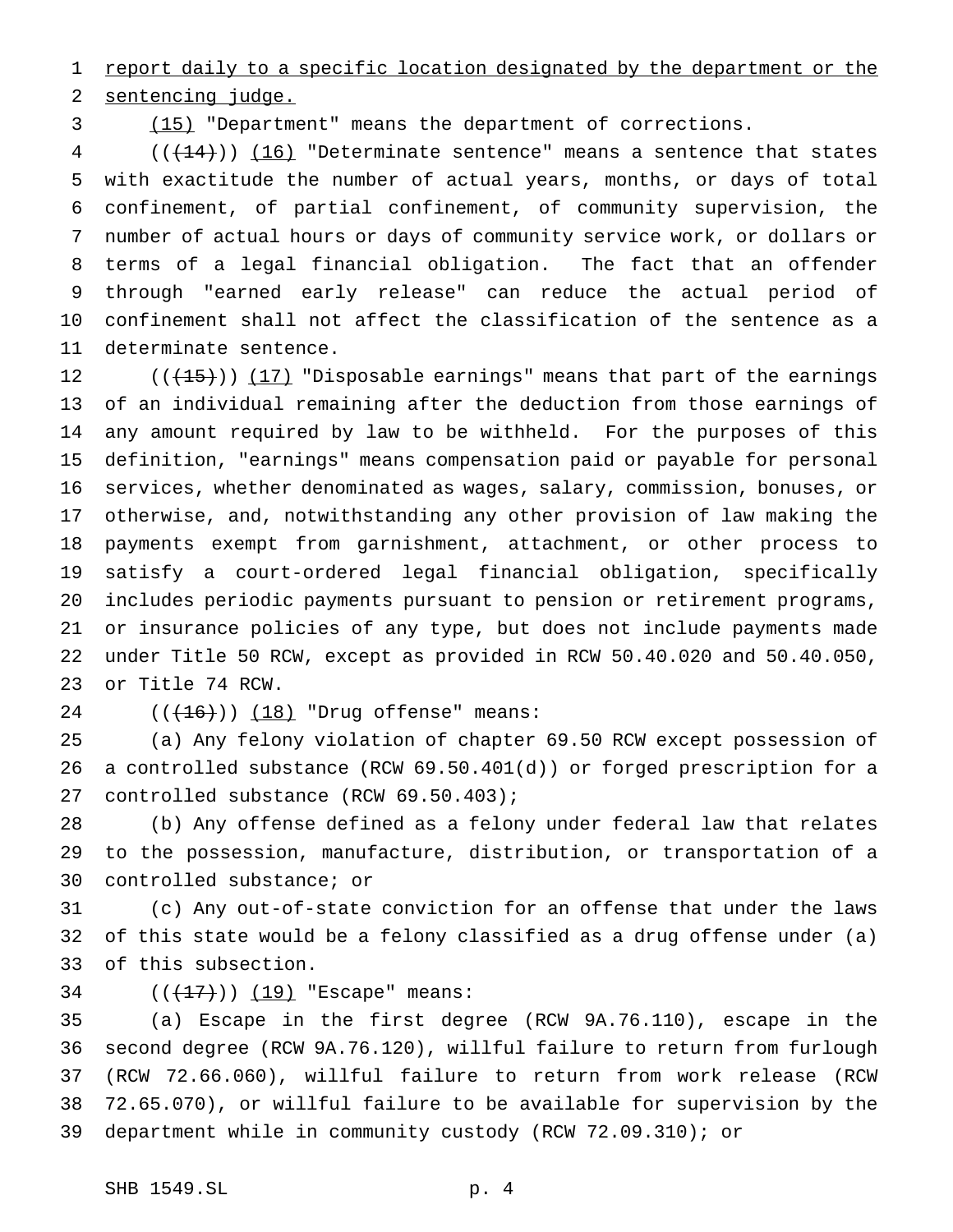(b) Any federal or out-of-state conviction for an offense that under the laws of this state would be a felony classified as an escape under (a) of this subsection.

4 (( $(18)$ )) (20) "Felony traffic offense" means:

 (a) Vehicular homicide (RCW 46.61.520), vehicular assault (RCW 46.61.522), eluding a police officer (RCW 46.61.024), or felony hit-7 and-run injury-accident (RCW 46.52.020(4)); or

 (b) Any federal or out-of-state conviction for an offense that under the laws of this state would be a felony classified as a felony traffic offense under (a) of this subsection.

 $((+19))$   $(21)$  "Fines" means the requirement that the offender pay a specific sum of money over a specific period of time to the court.

 $((+20))$   $(22)(a)$  "First-time offender" means any person who is convicted of a felony (i) not classified as a violent offense or a sex offense under this chapter, or (ii) that is not the manufacture, delivery, or possession with intent to manufacture or deliver a controlled substance classified in schedule I or II that is a narcotic 18 drug  $((er))$ , nor the manufacture, delivery, or possession with intent to 19 deliver methamphetamine, its salts, isomers, and salts of its isomers 20 as defined in RCW 69.50.206(d)(2), nor the selling for profit of any controlled substance or counterfeit substance classified in schedule I, RCW 69.50.204, except leaves and flowering tops of marihuana, and except as provided in (b) of this subsection, who previously has never been convicted of a felony in this state, federal court, or another state, and who has never participated in a program of deferred prosecution for a felony offense.

 (b) For purposes of (a) of this subsection, a juvenile adjudication for an offense committed before the age of fifteen years is not a previous felony conviction except for adjudications of sex offenses.

30  $((+21))$   $(23)$  "Most serious offense" means any of the following felonies or a felony attempt to commit any of the following felonies, as now existing or hereafter amended:

 (a) Any felony defined under any law as a class A felony or criminal solicitation of or criminal conspiracy to commit a class A felony;

- 
- (b) Assault in the second degree;
- (c) Assault of a child in the second degree;
- (d) Child molestation in the second degree;
- (e) Controlled substance homicide;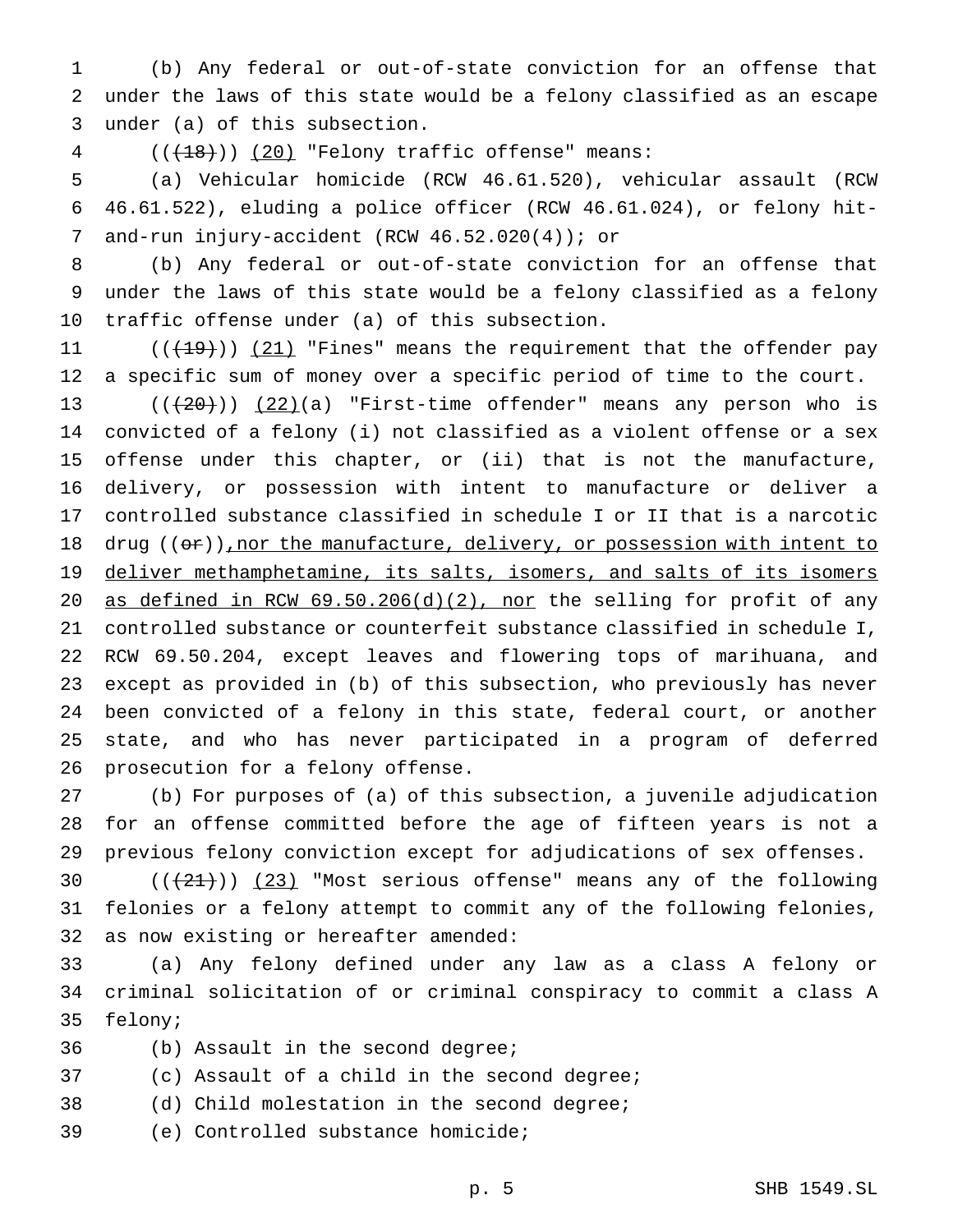- (f) Extortion in the first degree;
- (g) Incest when committed against a child under age fourteen;
- (h) Indecent liberties;
- (i) Kidnapping in the second degree;
- (j) Leading organized crime;
- (k) Manslaughter in the first degree;
- (l) Manslaughter in the second degree;
- (m) Promoting prostitution in the first degree;
- (n) Rape in the third degree;
- 10 (o) Robbery in the second degree;
- (p) Sexual exploitation;
- (q) Vehicular assault;

 (r) Vehicular homicide, when proximately caused by the driving of any vehicle by any person while under the influence of intoxicating liquor or any drug as defined by RCW 46.61.502, or by the operation of 16 any vehicle in a reckless manner;

 (s) Any other class B felony offense with a finding of sexual motivation, as "sexual motivation" is defined under this section;

 (t) Any other felony with a deadly weapon verdict under RCW 9.94A.125;

 (u) Any felony offense in effect at any time prior to December 2, 1993, that is comparable to a most serious offense under this subsection, or any federal or out-of-state conviction for an offense that under the laws of this state would be a felony classified as a most serious offense under this subsection.

26 ( $(\frac{22}{2})$ ) (24) "Nonviolent offense" means an offense which is not a violent offense.

 $((+23))$   $(25)$  "Offender" means a person who has committed a felony established by state law and is eighteen years of age or older or is less than eighteen years of age but whose case has been transferred by the appropriate juvenile court to a criminal court pursuant to RCW 13.40.110. Throughout this chapter, the terms "offender" and "defendant" are used interchangeably.

 (( $(24)$ )) (26) "Partial confinement" means confinement for no more than one year in a facility or institution operated or utilized under contract by the state or any other unit of government, or, if home detention or work crew has been ordered by the court, in an approved residence, for a substantial portion of each day with the balance of the day spent in the community. Partial confinement includes work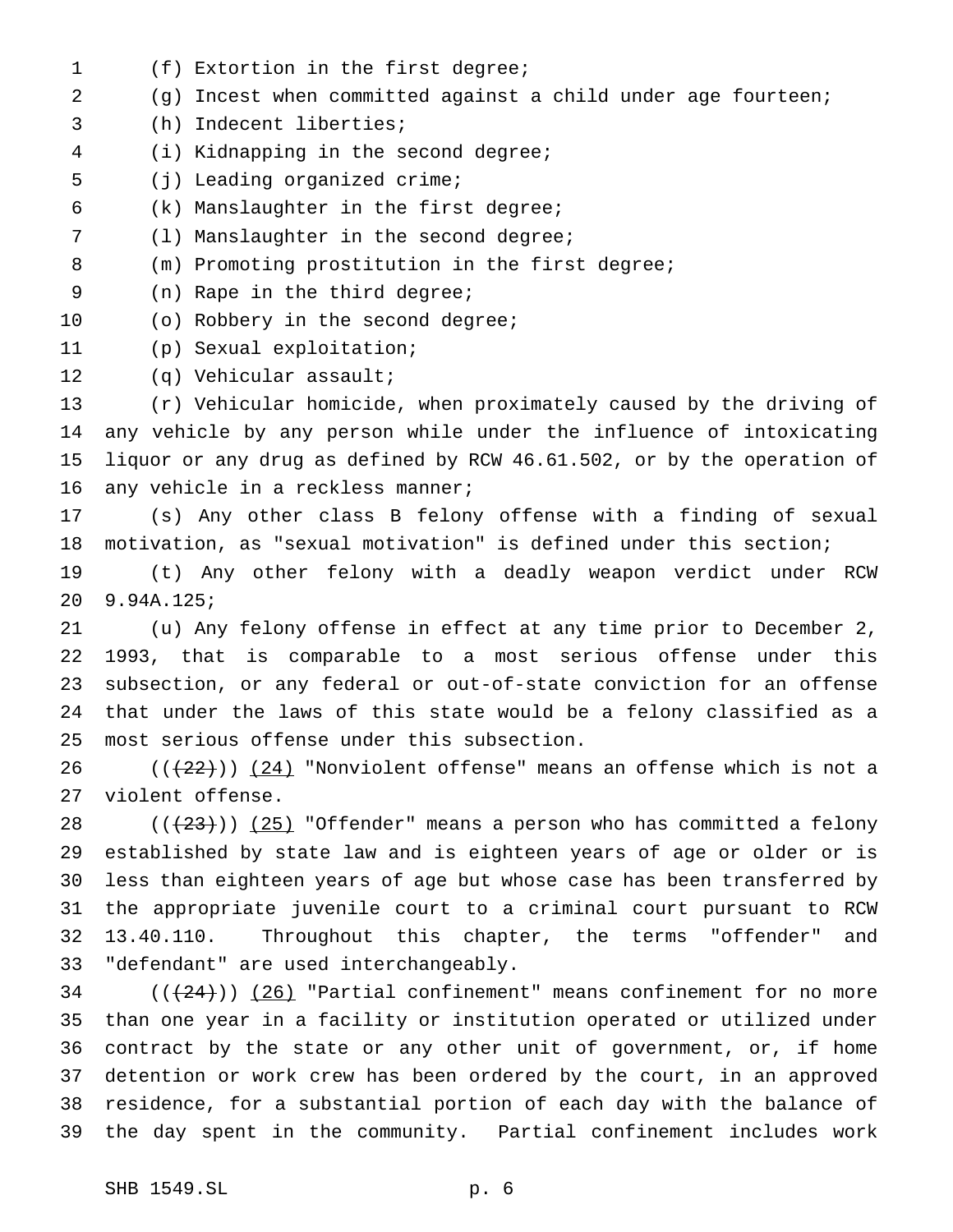release, home detention, work crew, and a combination of work crew and home detention as defined in this section.

( $(\frac{25}{12})$ ) (27) "Persistent offender" is an offender who:

 (a) Has been convicted in this state of any felony considered a most serious offense; and

 (b) Has, before the commission of the offense under (a) of this subsection, been convicted as an offender on at least two separate occasions, whether in this state or elsewhere, of felonies that under the laws of this state would be considered most serious offenses and would be included in the offender score under RCW 9.94A.360; provided that of the two or more previous convictions, at least one conviction must have occurred before the commission of any of the other most serious offenses for which the offender was previously convicted.

14  $((+26))$   $(28)$  "Postrelease supervision" is that portion of an offender's community placement that is not community custody.

 $((+27))$  (29) "Restitution" means the requirement that the offender pay a specific sum of money over a specific period of time to the court as payment of damages. The sum may include both public and private costs. The imposition of a restitution order does not preclude civil redress.

 $((+28))$  (30) "Serious traffic offense" means:

 (a) Driving while under the influence of intoxicating liquor or any drug (RCW 46.61.502), actual physical control while under the influence of intoxicating liquor or any drug (RCW 46.61.504), reckless driving (RCW 46.61.500), or hit-and-run an attended vehicle (RCW 46.52.020(5)); or

 (b) Any federal, out-of-state, county, or municipal conviction for an offense that under the laws of this state would be classified as a serious traffic offense under (a) of this subsection.

30  $((+29))$   $(31)$  "Serious violent offense" is a subcategory of violent offense and means:

 (a) Murder in the first degree, homicide by abuse, murder in the second degree, assault in the first degree, kidnapping in the first degree, or rape in the first degree, assault of a child in the first degree, or an attempt, criminal solicitation, or criminal conspiracy to commit one of these felonies; or

 (b) Any federal or out-of-state conviction for an offense that under the laws of this state would be a felony classified as a serious violent offense under (a) of this subsection.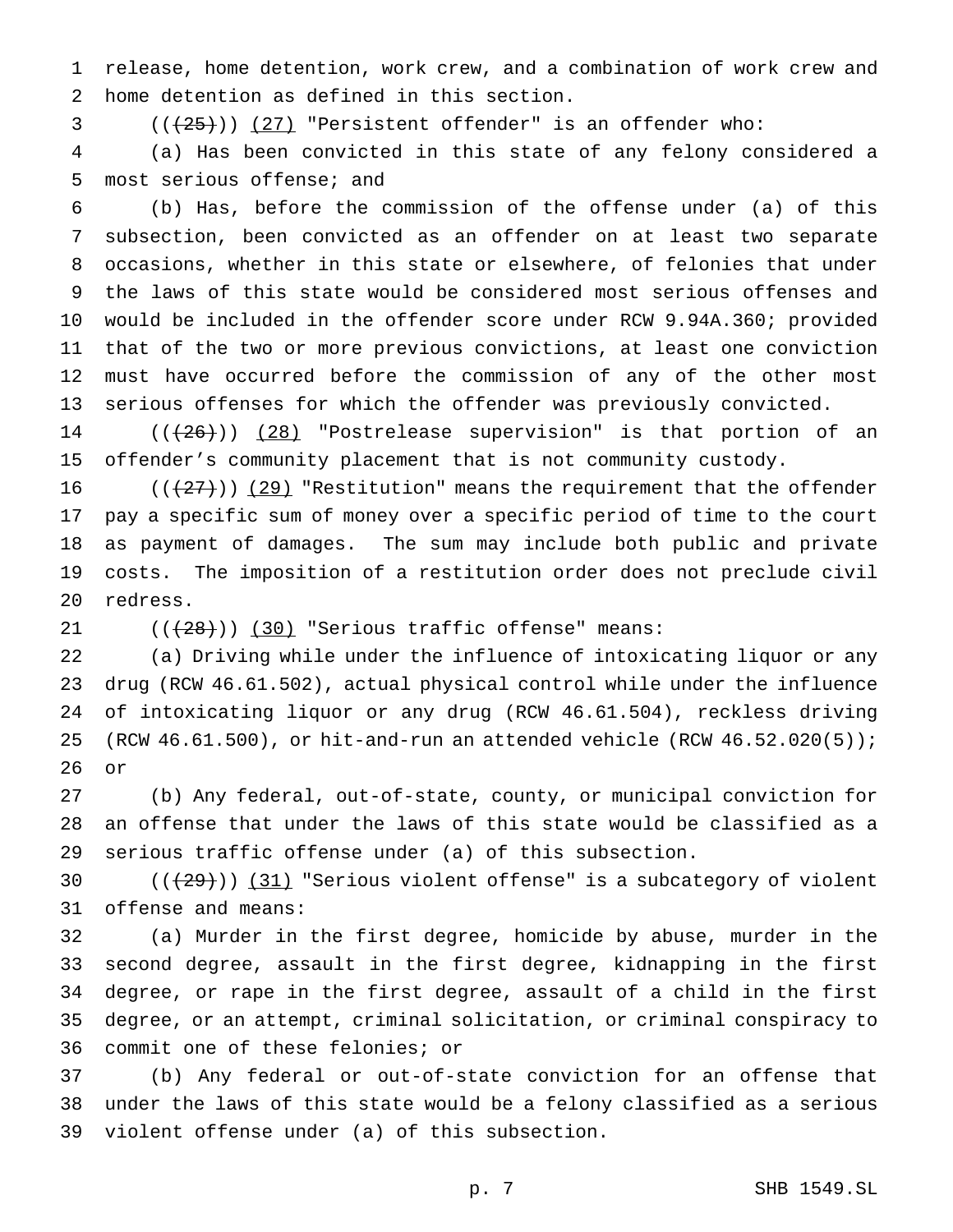1 (( $(30)$ )) (32) "Sentence range" means the sentencing court's discretionary range in imposing a nonappealable sentence.

3  $((+31))$   $(33)$  "Sex offense" means:

 (a) A felony that is a violation of chapter 9A.44 RCW or RCW 9A.64.020 or 9.68A.090 or that is, under chapter 9A.28 RCW, a criminal attempt, criminal solicitation, or criminal conspiracy to commit such crimes;

 (b) A felony with a finding of sexual motivation under RCW 9.94A.127; or

 (c) Any federal or out-of-state conviction for an offense that under the laws of this state would be a felony classified as a sex offense under (a) of this subsection.

13  $((+32))$   $(34)$  "Sexual motivation" means that one of the purposes for which the defendant committed the crime was for the purpose of his or her sexual gratification.

 $((+33))$   $(35)$  "Total confinement" means confinement inside the physical boundaries of a facility or institution operated or utilized under contract by the state or any other unit of government for twenty-four hours a day, or pursuant to RCW 72.64.050 and 72.64.060.

 $((+34))$  (36) "Transition training" means written and verbal instructions and assistance provided by the department to the offender during the two weeks prior to the offender's successful completion of the work ethic camp program. The transition training shall include instructions in the offender's requirements and obligations during the offender's period of community custody.

  $((+35))$   $(37)$  "Victim" means any person who has sustained emotional, psychological, physical, or financial injury to person or property as a direct result of the crime charged.

29 ((<del>(36)</del>)) (38) "Violent offense" means:

 (a) Any of the following felonies, as now existing or hereafter amended: Any felony defined under any law as a class A felony or an attempt to commit a class A felony, criminal solicitation of or criminal conspiracy to commit a class A felony, manslaughter in the first degree, manslaughter in the second degree, indecent liberties if committed by forcible compulsion, kidnapping in the second degree, arson in the second degree, assault in the second degree, assault of a child in the second degree, extortion in the first degree, robbery in the second degree, vehicular assault, and vehicular homicide, when proximately caused by the driving of any vehicle by any person while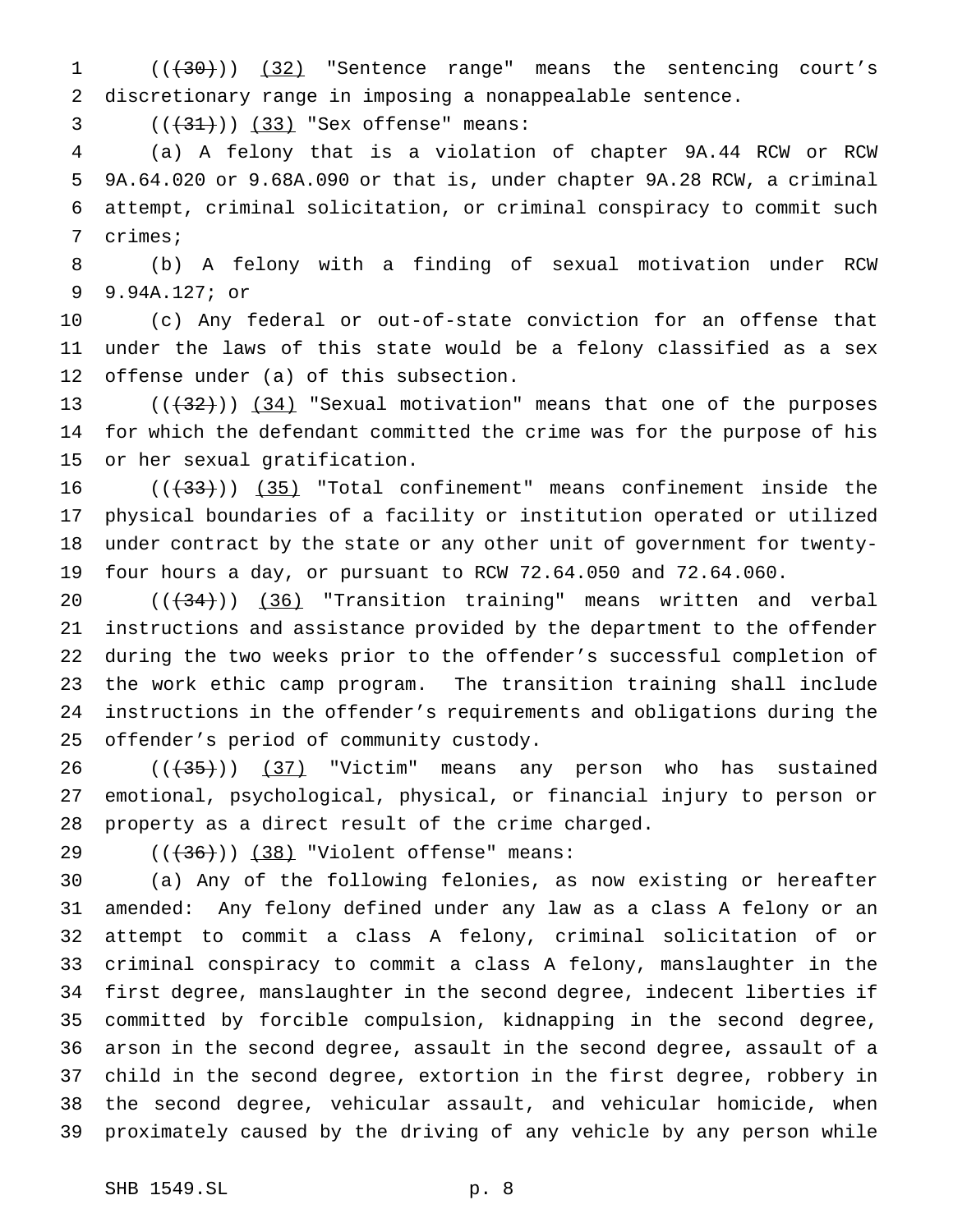under the influence of intoxicating liquor or any drug as defined by 2 RCW 46.61.502, or by the operation of any vehicle in a reckless manner; (b) Any conviction for a felony offense in effect at any time prior to July 1, 1976, that is comparable to a felony classified as a violent offense in (a) of this subsection; and

 (c) Any federal or out-of-state conviction for an offense that under the laws of this state would be a felony classified as a violent offense under (a) or (b) of this subsection.

 $((+37))$  (39) "Work crew" means a program of partial confinement consisting of civic improvement tasks for the benefit of the community of not less than thirty-five hours per week that complies with RCW 9.94A.135. The civic improvement tasks shall have minimal negative impact on existing private industries or the labor force in the county where the service or labor is performed. The civic improvement tasks shall not affect employment opportunities for people with developmental disabilities contracted through sheltered workshops as defined in RCW 82.04.385. Only those offenders sentenced to a facility operated or utilized under contract by a county or the state are eligible to participate on a work crew. Offenders sentenced for a sex offense as 20 defined in subsection  $((+31))$   $(33)$  of this section are not eligible for the work crew program.

 $((+38))$   $(40)$  "Work ethic camp" means an alternative incarceration program designed to reduce recidivism and lower the cost of corrections by requiring offenders to complete a comprehensive array of real-world job and vocational experiences, character-building work ethics training, life management skills development, substance abuse rehabilitation, counseling, literacy training, and basic adult education.

 $((+39))$   $(41)$  "Work release" means a program of partial confinement available to offenders who are employed or engaged as a student in a regular course of study at school. Participation in work release shall be conditioned upon the offender attending work or school at regularly defined hours and abiding by the rules of the work release facility.

  $((+40))$   $(42)$  "Home detention" means a program of partial confinement available to offenders wherein the offender is confined in 36 a private residence subject to electronic surveillance. ((Home detention may not be imposed for offenders convicted of a violent offense, any sex offense, any drug offense, reckless burning in the first or second degree as defined in RCW 9A.48.040 or 9A.48.050,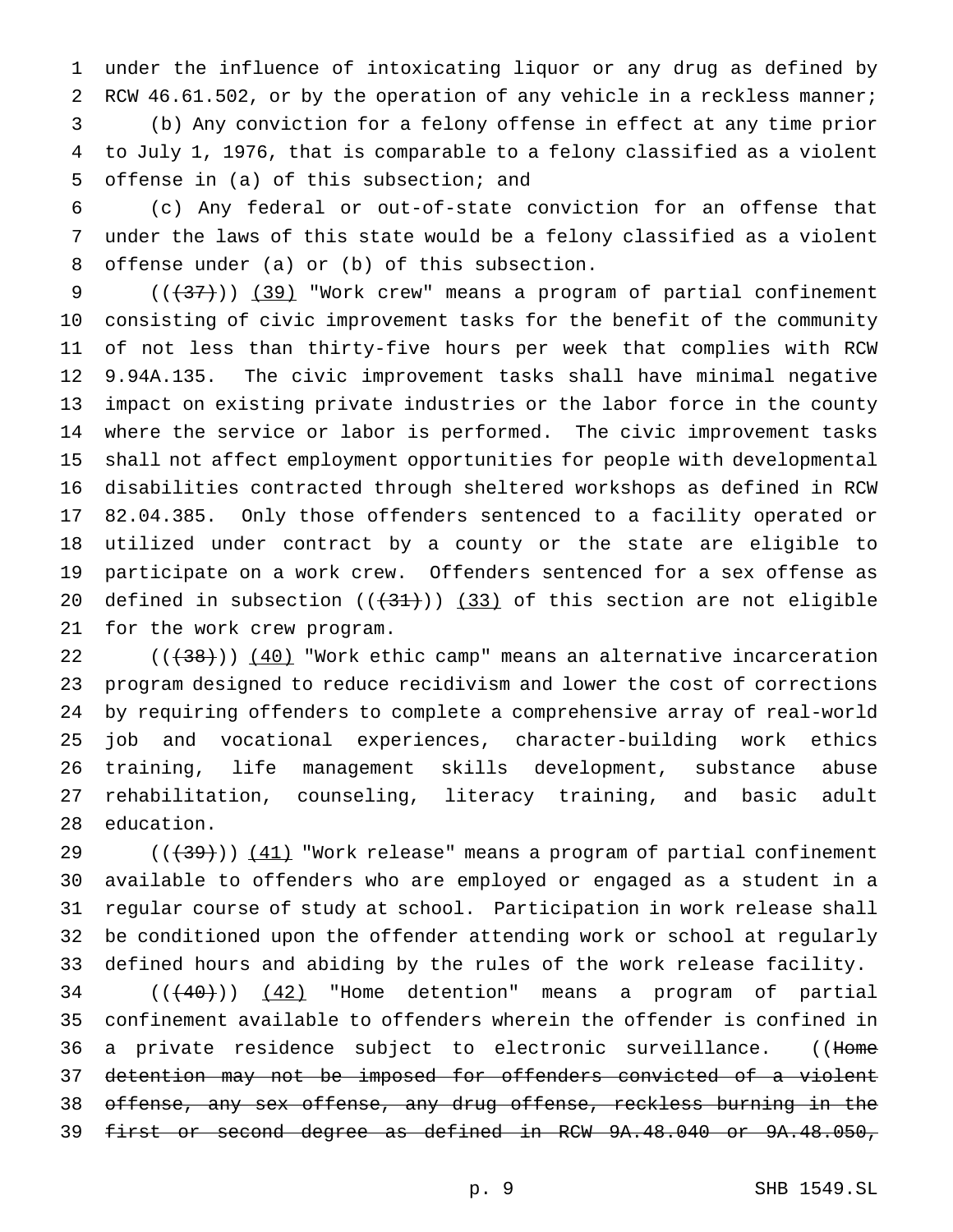assault in the third degree as defined in RCW 9A.36.031, assault of a child in the third degree, unlawful imprisonment as defined in RCW 9A.40.040, or harassment as defined in RCW 9A.46.020. Home detention may be imposed for offenders convicted of possession of a controlled substance (RCW 69.50.401(d)) or forged prescription for a controlled substance (RCW 69.50.403) if the offender fulfills the participation conditions set forth in this subsection and is monitored for drug use by treatment alternatives to street crime (TASC) or a comparable court 9 or agency-referred program.

10 (a) Home detention may be imposed for offenders convicted of 11 burglary in the second degree as defined in RCW 9A.52.030 or 12 residential burglary conditioned upon the offender: (i) Successfully 13 completing twenty-one days in a work release program, (ii) having no 14 convictions for burglary in the second degree or residential burglary 15 during the preceding two years and not more than two prior convictions 16 for burglary or residential burglary, (iii) having no convictions for 17 a violent felony offense during the preceding two years and not more 18 than two prior convictions for a violent felony offense, (iv) having no 19 prior charges of escape, and (v) fulfilling the other conditions of the 20 home detention program.

21 (b) Participation in a home detention program shall be conditioned 22 upon: (i) The offender obtaining or maintaining current employment or 23 attending a regular course of school study at regularly defined hours, 24 or the offender performing parental duties to offspring or minors 25 normally in the custody of the offender, (ii) abiding by the rules of 26 the home detention program, and (iii) compliance with court-ordered 27 legal financial obligations. The home detention program may also be 28 made available to offenders whose charges and convictions do not 29 otherwise disqualify them if medical or health-related conditions, 30 concerns or treatment would be better addressed under the home 31 detention program, or where the health and welfare of the offender, 32 other inmates, or staff would be jeopardized by the offender's 33 incarceration. Participation in the home detention program for medical 34 or health-related reasons is conditioned on the offender abiding by the 35 rules of the home detention program and complying with court-ordered 36 restitution.))

37 NEW SECTION. **Sec. 2.** A new section is added to chapter 9.94A RCW 38 to read as follows: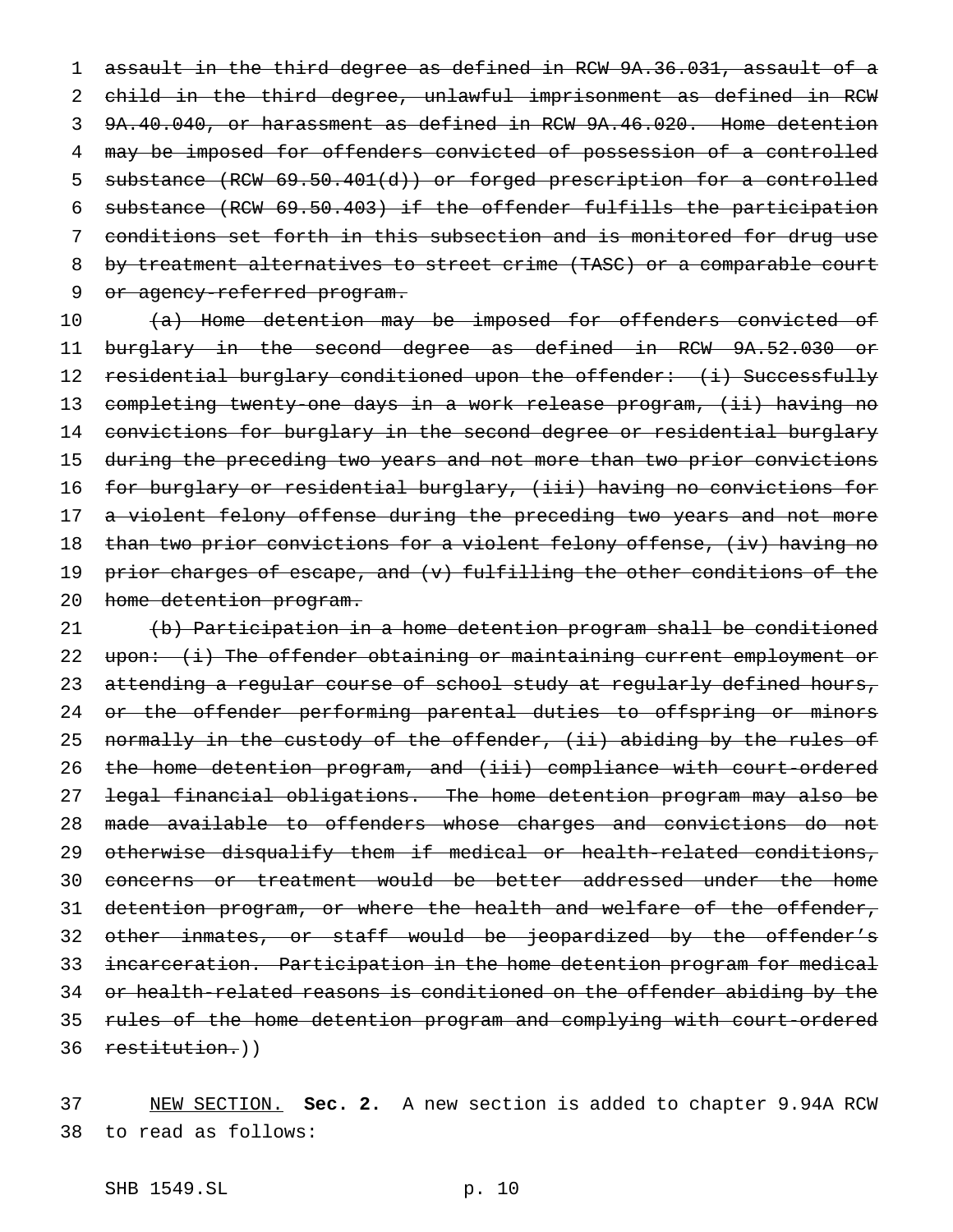Home detention may not be imposed for offenders convicted of a violent offense, any sex offense, any drug offense, reckless burning in the first or second degree as defined in RCW 9A.48.040 or 9A.48.050, assault in the third degree as defined in RCW 9A.36.031, assault of a child in the third degree, unlawful imprisonment as defined in RCW 9A.40.040, or harassment as defined in RCW 9A.46.020. Home detention may be imposed for offenders convicted of possession of a controlled substance under RCW 69.50.401(d) or forged prescription for a controlled substance under RCW 69.50.403 if the offender fulfills the participation conditions set forth in this subsection and is monitored for drug use by a treatment alternatives to street crime program or a comparable court or agency-referred program.

 (1) Home detention may be imposed for offenders convicted of burglary in the second degree as defined in RCW 9A.52.030 or residential burglary conditioned upon the offender: (a) Successfully completing twenty-one days in a work release program, (b) having no convictions for burglary in the second degree or residential burglary during the preceding two years and not more than two prior convictions for burglary or residential burglary, (c) having no convictions for a violent felony offense during the preceding two years and not more than two prior convictions for a violent felony offense, (d) having no prior charges of escape, and (e) fulfilling the other conditions of the home detention program.

 (2) Participation in a home detention program shall be conditioned upon: (a) The offender obtaining or maintaining current employment or attending a regular course of school study at regularly defined hours, or the offender performing parental duties to offspring or minors normally in the custody of the offender, (b) abiding by the rules of the home detention program, and (c) compliance with court-ordered legal financial obligations. The home detention program may also be made available to offenders whose charges and convictions do not otherwise disqualify them if medical or health-related conditions, concerns or treatment would be better addressed under the home detention program, or where the health and welfare of the offender, other inmates, or staff would be jeopardized by the offender's incarceration. Participation in the home detention program for medical or health- related reasons is conditioned on the offender abiding by the rules of the home detention program and complying with court-ordered restitution.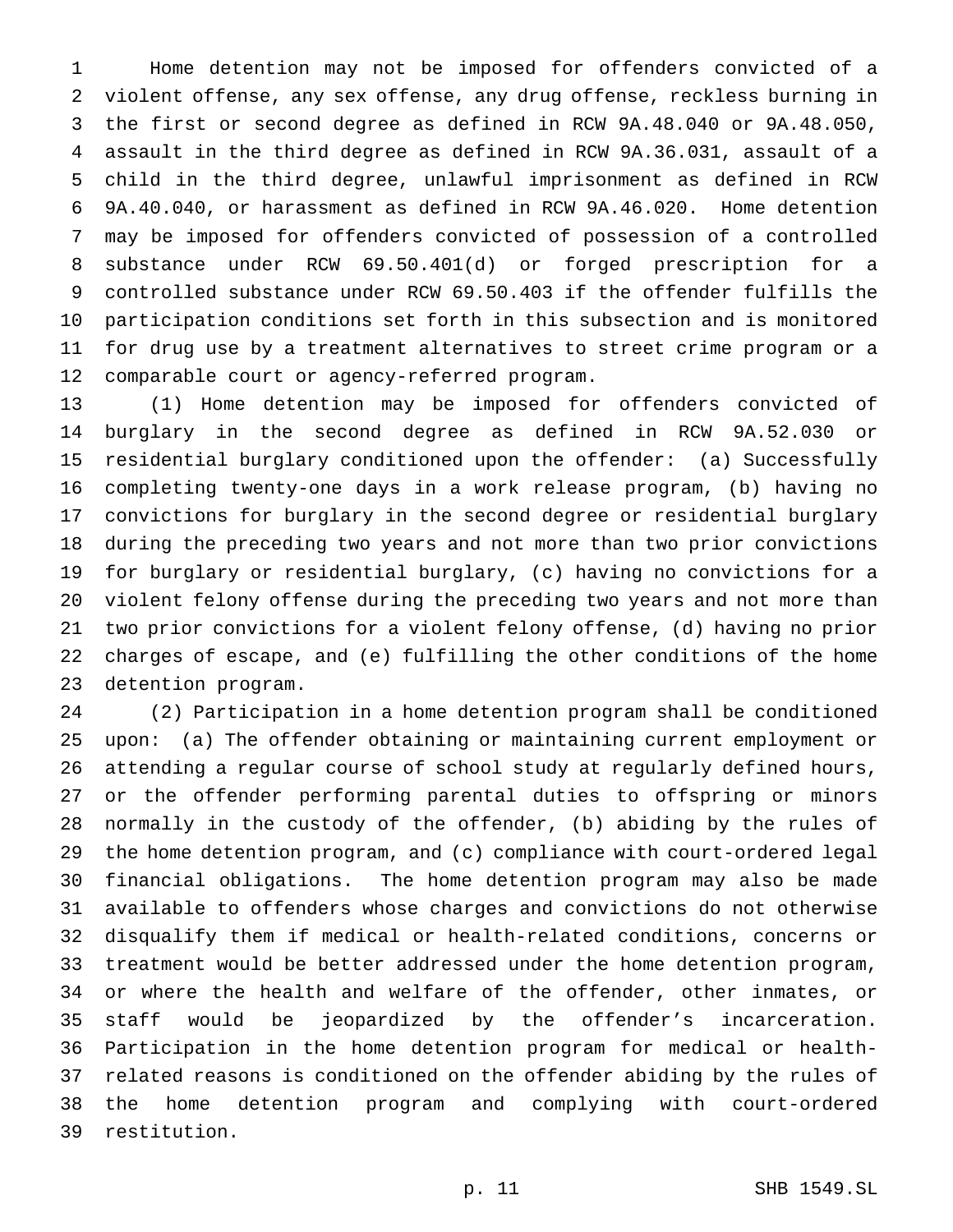**Sec. 3.** RCW 9.94A.120 and 1994 c 1 s 2 (Initiative Measure No. 593) and 1993 c 31 s 3 are each reenacted and amended to read as follows:

 When a person is convicted of a felony, the court shall impose punishment as provided in this section.

6 (1) Except as authorized in subsections  $(2)$ ,  $(4)$ ,  $(5)$ ,  $(6)$ , and 7 ( $(\overline{+7})$ ) (8) of this section, the court shall impose a sentence within the sentence range for the offense.

 (2) The court may impose a sentence outside the standard sentence range for that offense if it finds, considering the purpose of this chapter, that there are substantial and compelling reasons justifying an exceptional sentence.

 (3) Whenever a sentence outside the standard range is imposed, the court shall set forth the reasons for its decision in written findings of fact and conclusions of law. A sentence outside the standard range shall be a determinate sentence.

 (4) A persistent offender shall be sentenced to a term of total confinement for life without the possibility of parole or, when authorized by RCW 10.95.030 for the crime of aggravated murder in the first degree, sentenced to death, notwithstanding the maximum sentence under any other law. An offender convicted of the crime of murder in the first degree shall be sentenced to a term of total confinement not less than twenty years. An offender convicted of the crime of assault in the first degree or assault of a child in the first degree where the offender used force or means likely to result in death or intended to kill the victim shall be sentenced to a term of total confinement not less than five years. An offender convicted of the crime of rape in the first degree shall be sentenced to a term of total confinement not less than five years. The foregoing minimum terms of total confinement are mandatory and shall not be varied or modified as provided in subsection (2) of this section. In addition, all offenders subject to the provisions of this subsection shall not be eligible for community custody, earned early release time, furlough, home detention, partial confinement, work crew, work release, or any other form of early release as defined under RCW 9.94A.150 (1), (2), (3), (5), (7), or (8), or any other form of authorized leave of absence from the correctional facility while not in the direct custody of a corrections officer or officers during such minimum terms of total confinement except in the case of an offender in need of emergency medical treatment or for the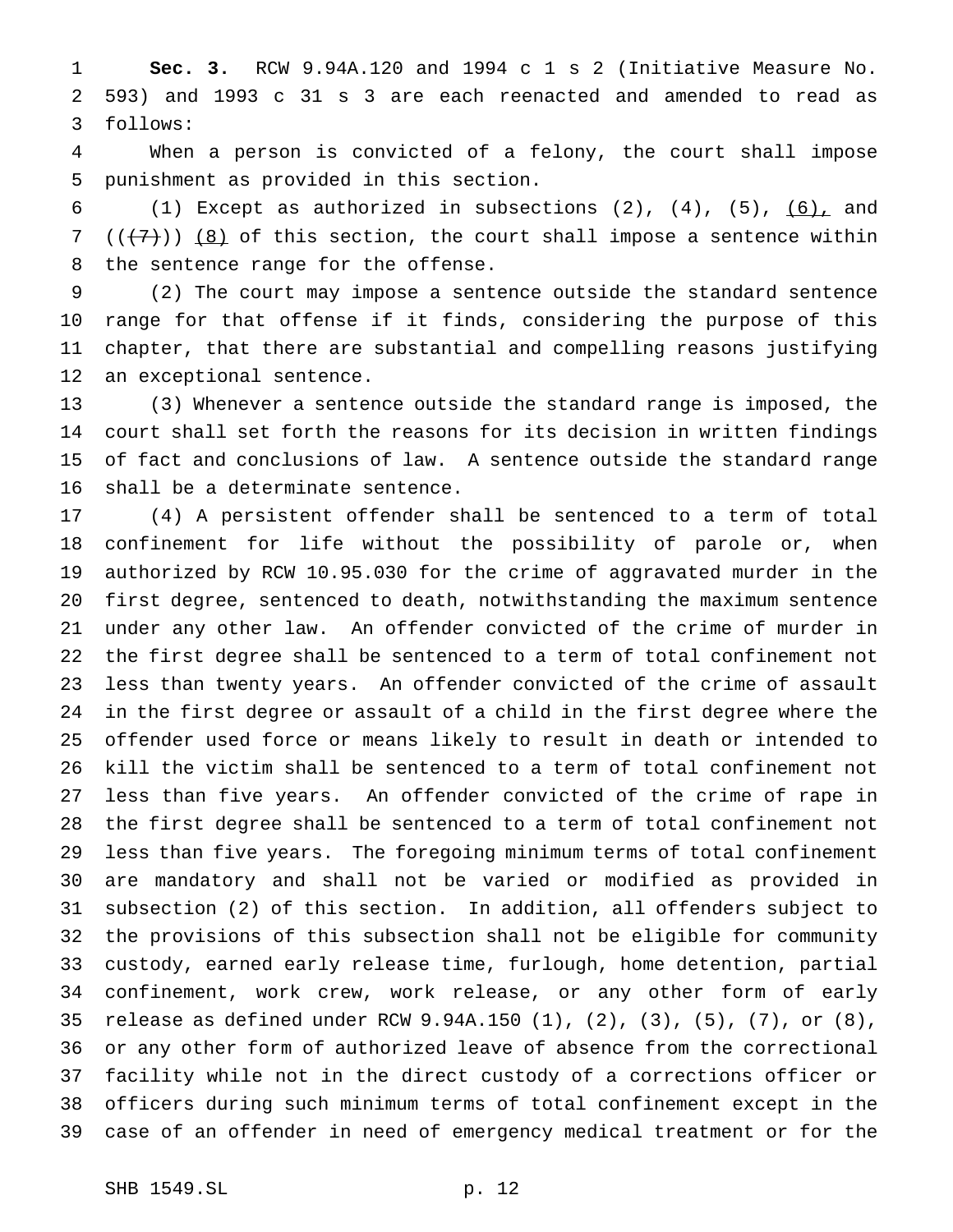purpose of commitment to an inpatient treatment facility in the case of an offender convicted of the crime of rape in the first degree.

 (5) In sentencing a first-time offender the court may waive the imposition of a sentence within the sentence range and impose a sentence which may include up to ninety days of confinement in a facility operated or utilized under contract by the county and a requirement that the offender refrain from committing new offenses. The sentence may also include up to two years of community supervision, which, in addition to crime-related prohibitions, may include requirements that the offender perform any one or more of the following:

(a) Devote time to a specific employment or occupation;

 (b) Undergo available outpatient treatment for up to two years, or inpatient treatment not to exceed the standard range of confinement for that offense;

 (c) Pursue a prescribed, secular course of study or vocational training;

 (d) Remain within prescribed geographical boundaries and notify the court or the community corrections officer prior to any change in the 20 offender's address or employment;

 (e) Report as directed to the court and a community corrections officer; or

 (f) Pay all court-ordered legal financial obligations as provided in RCW 9.94A.030 and/or perform community service work.

25 (6)(a) An offender is eligible for the special drug offender 26 sentencing alternative if:

 (i) The offender is convicted of the manufacture, delivery, or possession with intent to manufacture or deliver a controlled substance 29 classified in Schedule I or II that is a narcotic drug or a felony that is, under chapter 9A.28 RCW or RCW 69.50.407, a criminal attempt, criminal solicitation, or criminal conspiracy to commit such crimes, and the violation does not involve a sentence enhancement under RCW 9.94A.310(3); (ii) The offender has no prior convictions for a felony in this

35 state, another state, or the United States; and

 (iii) The offense involved only a small quantity of the particular 37 controlled substance as determined by the judge upon consideration of

such factors as the weight, purity, packaging, sale price, and street

value of the controlled substance.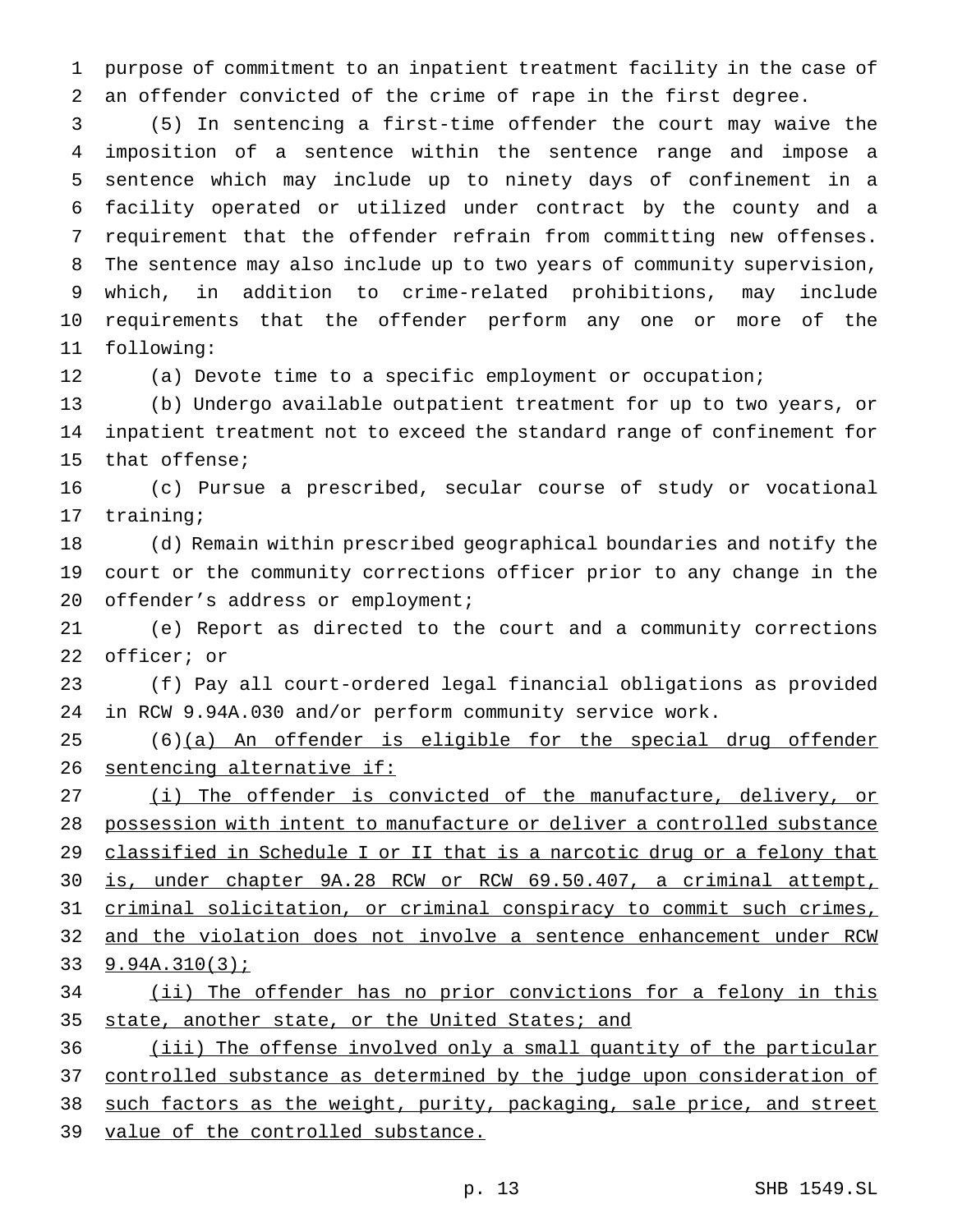(b) If the midpoint of the standard range is greater than one year and the sentencing judge determines that the offender is eligible for this option and that the offender and the community will benefit from the use of the special drug offender sentencing alternative, the judge may waive imposition of a sentence within the standard range and impose a sentence that must include a period of total confinement in a state facility for one-half of the midpoint of the standard range. During 8 incarceration in the state facility, offenders sentenced under this subsection shall undergo a comprehensive substance abuse assessment and receive, within available resources, treatment services appropriate for the offender. The treatment services shall be designed by the division 12 of alcohol and substance abuse of the department of social and health services, in cooperation with the department of corrections. If the 14 midpoint of the standard range is twenty-four months or less, no more 15 than three months of the sentence may be served in a work release status. The court shall also impose one year of concurrent community 17 custody and community supervision that must include appropriate outpatient substance abuse treatment, crime-related prohibitions including a condition not to use illegal controlled substances, and a requirement to submit to urinalysis or other testing to monitor that status. The court may require that the monitoring for controlled 22 substances be conducted by the department or by a treatment alternative 23 to street crime program or a comparable court or agency-referred program. The offender may be required to pay thirty dollars per month while on community custody to offset the cost of monitoring. In 26 addition, the court shall impose three or more of the following conditions: (i) Devote time to a specific employment or training; (ii) Remain within prescribed geographical boundaries and notify 30 the court or the community corrections officer before any change in the 31 offender's address or employment; (iii) Report as directed to a community corrections officer; (iv) Pay all court-ordered legal financial obligations; (v) Perform community service work; (vi) Stay out of areas designated by the sentencing judge. (c) If the offender violates any of the sentence conditions in (b) 37 of this subsection, the department shall impose sanctions administratively, with notice to the prosecuting attorney and the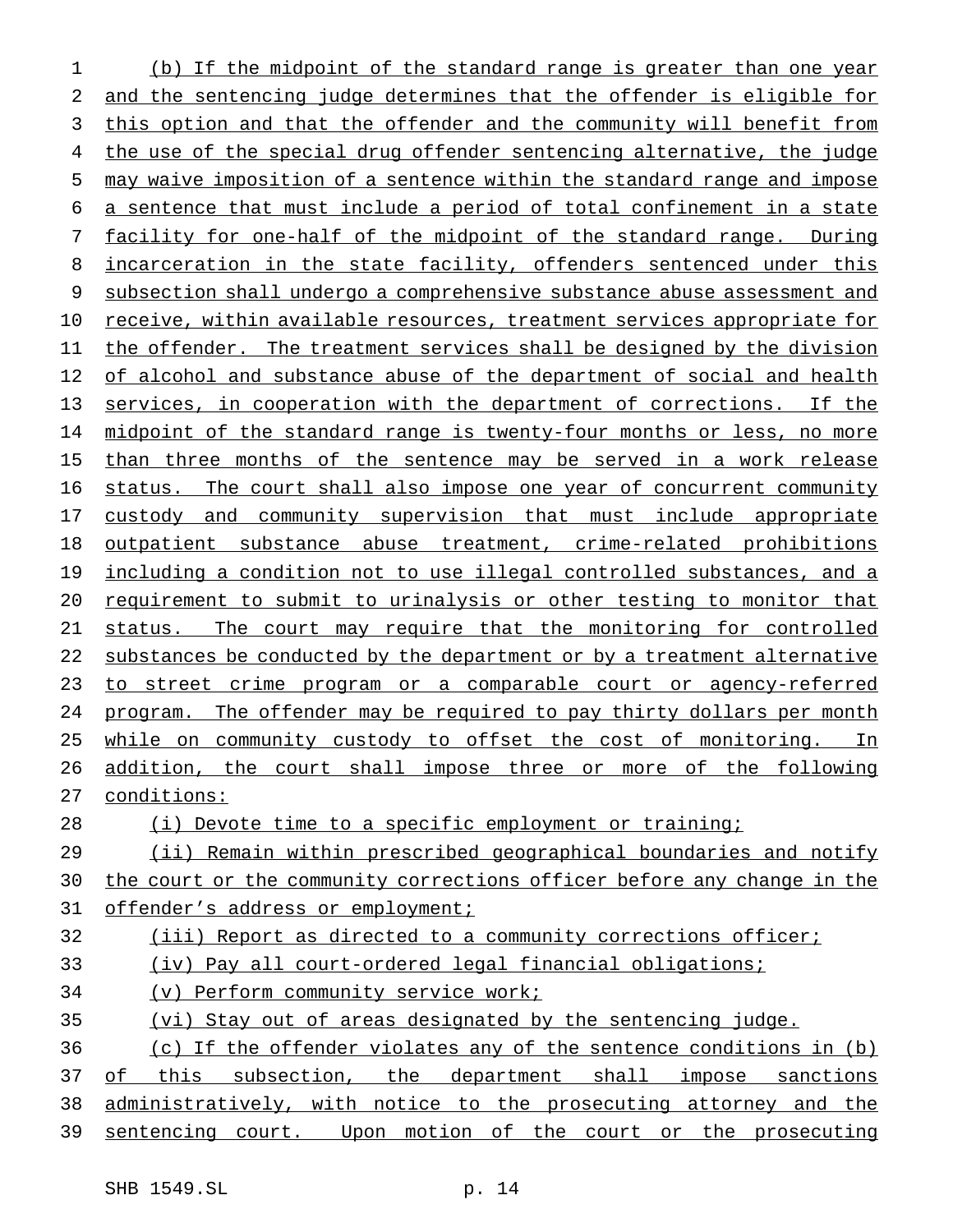attorney, a violation hearing shall be held by the court. If the court finds that conditions have been willfully violated, the court may impose confinement consisting of up to the remaining one-half of the 4 midpoint of the standard range. All total confinement served during the period of community custody shall be credited to the offender, regardless of whether the total confinement is served as a result of the original sentence, as a result of a sanction imposed by the 8 department, or as a result of a violation found by the court. The term 9 of community supervision shall be tolled by any period of time served 10 in total confinement as a result of a violation found by the court.

11 (d) The department shall determine the rules for calculating the 12 value of a day fine based on the offender's income and reasonable obligations which the offender has for the support of the offender and 14 any dependents. These rules shall be developed in consultation with 15 the administrator for the courts, the office of financial management, and the commission.

 (7) If a sentence range has not been established for the defendant's crime, the court shall impose a determinate sentence which may include not more than one year of confinement, community service work, a term of community supervision not to exceed one year, and/or other legal financial obligations. The court may impose a sentence which provides more than one year of confinement if the court finds, considering the purpose of this chapter, that there are substantial and compelling reasons justifying an exceptional sentence.

 $((\langle 7\rangle)(8)(a)(i))$  When an offender is convicted of a sex offense other than a violation of RCW 9A.44.050 or a sex offense that is also a serious violent offense and has no prior convictions for a sex offense or any other felony sex offenses in this or any other state, the sentencing court, on its own motion or the motion of the state or the defendant, may order an examination to determine whether the defendant is amenable to treatment.

 The report of the examination shall include at a minimum the following: The defendant's version of the facts and the official version of the facts, the defendant's offense history, an assessment of problems in addition to alleged deviant behaviors, the offender's social and employment situation, and other evaluation measures used. The report shall set forth the sources of the evaluator's information. The examiner shall assess and report regarding the defendant's amenability to treatment and relative risk to the community. A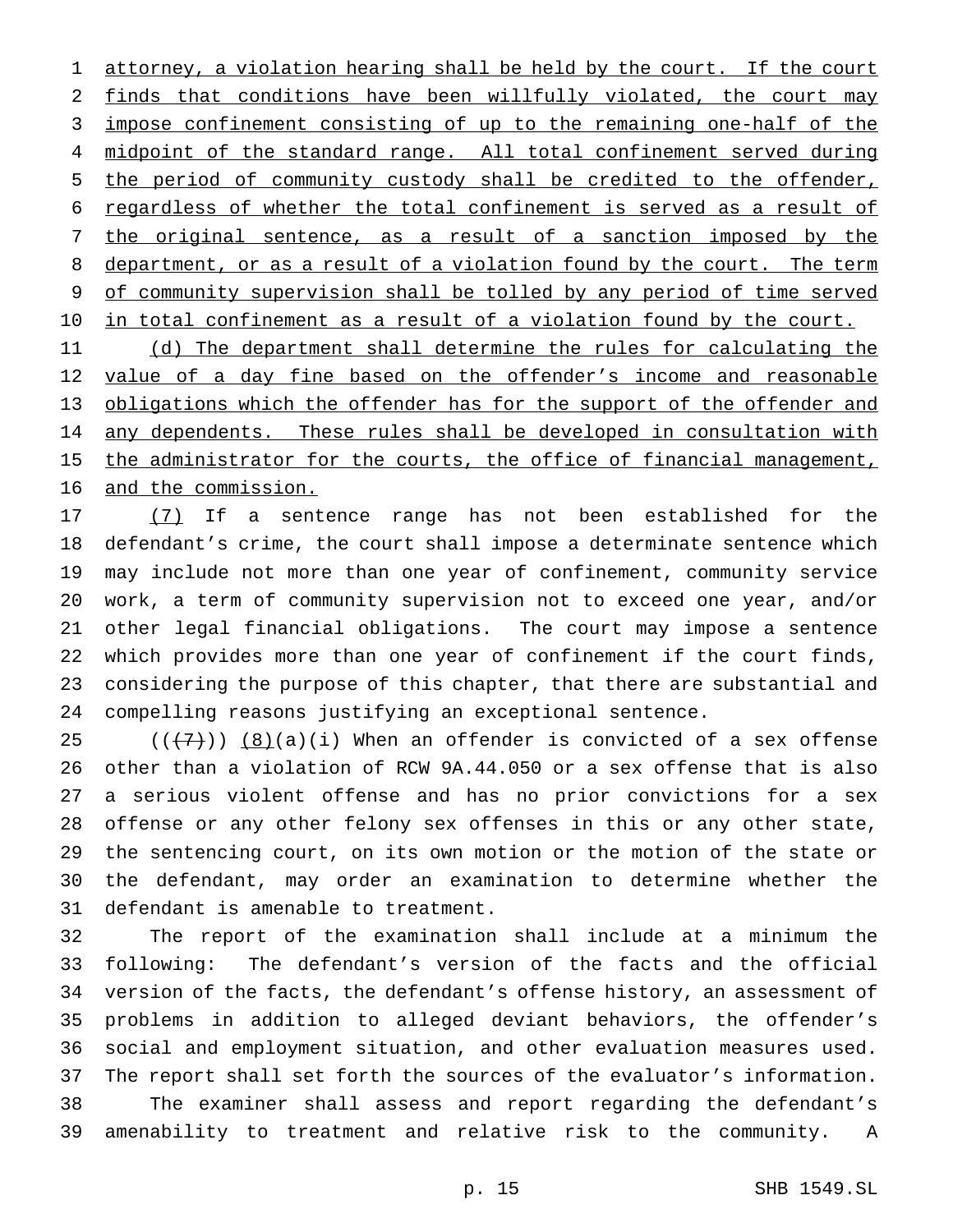proposed treatment plan shall be provided and shall include, at a minimum:

(A) Frequency and type of contact between offender and therapist;

 (B) Specific issues to be addressed in the treatment and description of planned treatment modalities;

 (C) Monitoring plans, including any requirements regarding living conditions, lifestyle requirements, and monitoring by family members and others;

(D) Anticipated length of treatment; and

(E) Recommended crime-related prohibitions.

 The court on its own motion may order, or on a motion by the state shall order, a second examination regarding the offender's amenability to treatment. The evaluator shall be selected by the party making the motion. The defendant shall pay the cost of any second examination ordered unless the court finds the defendant to be indigent in which case the state shall pay the cost.

 (ii) After receipt of the reports, the court shall consider whether the offender and the community will benefit from use of this special sexual offender sentencing alternative and consider the victim's opinion whether the offender should receive a treatment disposition under this subsection. If the court determines that this special sex offender sentencing alternative is appropriate, the court shall then impose a sentence within the sentence range. If this sentence is less than eight years of confinement, the court may suspend the execution of the sentence and impose the following conditions of suspension:

 (A) The court shall place the defendant on community supervision for the length of the suspended sentence or three years, whichever is greater; and

 (B) The court shall order treatment for any period up to three years in duration. The court in its discretion shall order outpatient sex offender treatment or inpatient sex offender treatment, if available. A community mental health center may not be used for such treatment unless it has an appropriate program designed for sex offender treatment. The offender shall not change sex offender treatment providers or treatment conditions without first notifying the prosecutor, the community corrections officer, and the court, and shall not change providers without court approval after a hearing if the prosecutor or community corrections officer object to the change. In addition, as conditions of the suspended sentence, the court may impose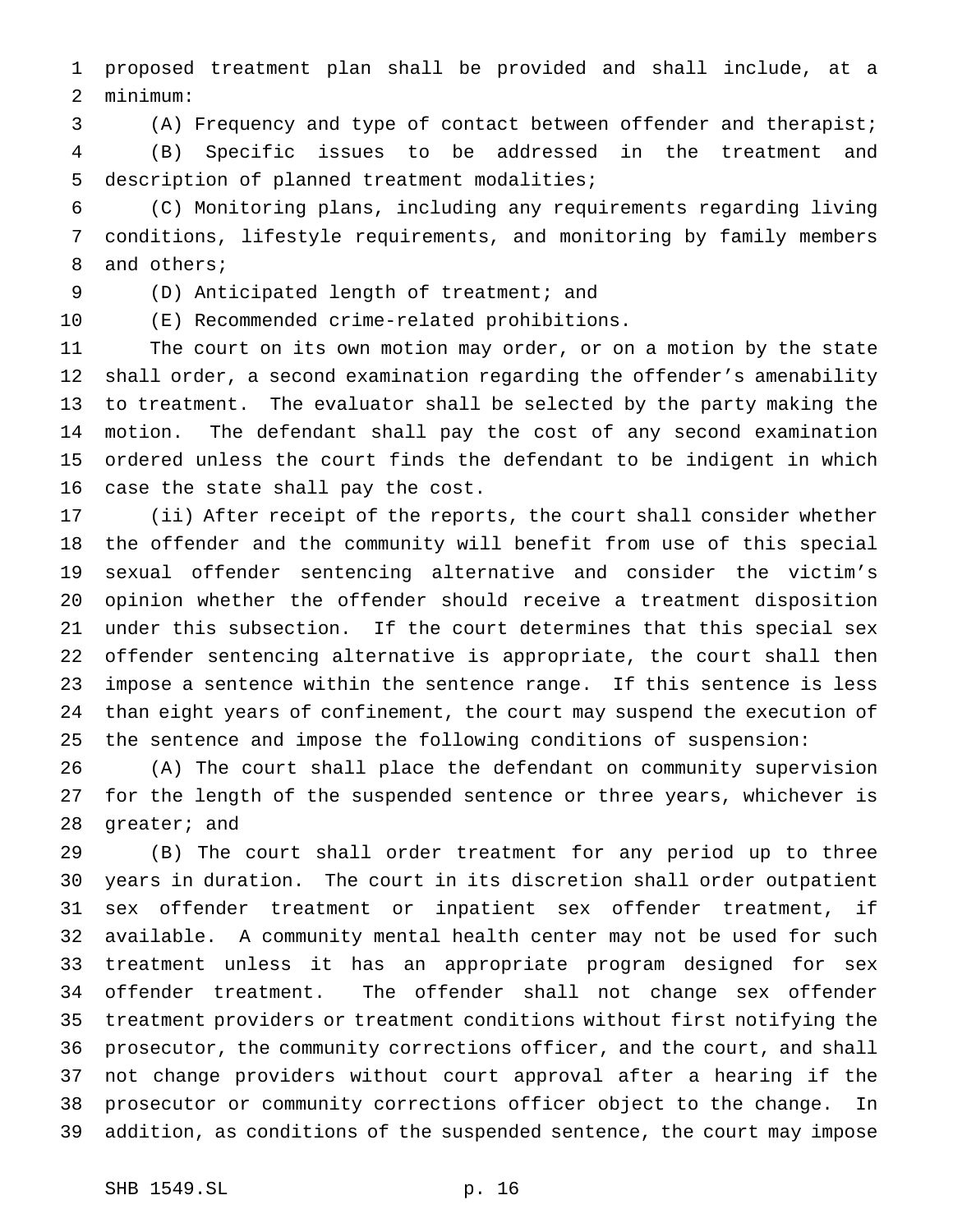other sentence conditions including up to six months of confinement, not to exceed the sentence range of confinement for that offense, crime-related prohibitions, and requirements that the offender perform any one or more of the following:

(I) Devote time to a specific employment or occupation;

 (II) Remain within prescribed geographical boundaries and notify the court or the community corrections officer prior to any change in 8 the offender's address or employment;

 (III) Report as directed to the court and a community corrections officer;

 (IV) Pay all court-ordered legal financial obligations as provided in RCW 9.94A.030, perform community service work, or any combination thereof; or

 (V) Make recoupment to the victim for the cost of any counseling required as a result of the offender's crime.

 (iii) The sex offender therapist shall submit quarterly reports on the defendant's progress in treatment to the court and the parties. The report shall reference the treatment plan and include at a minimum the following: Dates of attendance, defendant's compliance with requirements, treatment activities, the defendant's relative progress in treatment, and any other material as specified by the court at sentencing.

 (iv) At the time of sentencing, the court shall set a treatment termination hearing for three months prior to the anticipated date for completion of treatment. Prior to the treatment termination hearing, the treatment professional and community corrections officer shall submit written reports to the court and parties regarding the defendant's compliance with treatment and monitoring requirements, and recommendations regarding termination from treatment, including proposed community supervision conditions. Either party may request and the court may order another evaluation regarding the advisability of termination from treatment. The defendant shall pay the cost of any additional evaluation ordered unless the court finds the defendant to be indigent in which case the state shall pay the cost. At the treatment termination hearing the court may: (A) Modify conditions of community supervision, and either (B) terminate treatment, or (C) extend treatment for up to the remaining period of community supervision.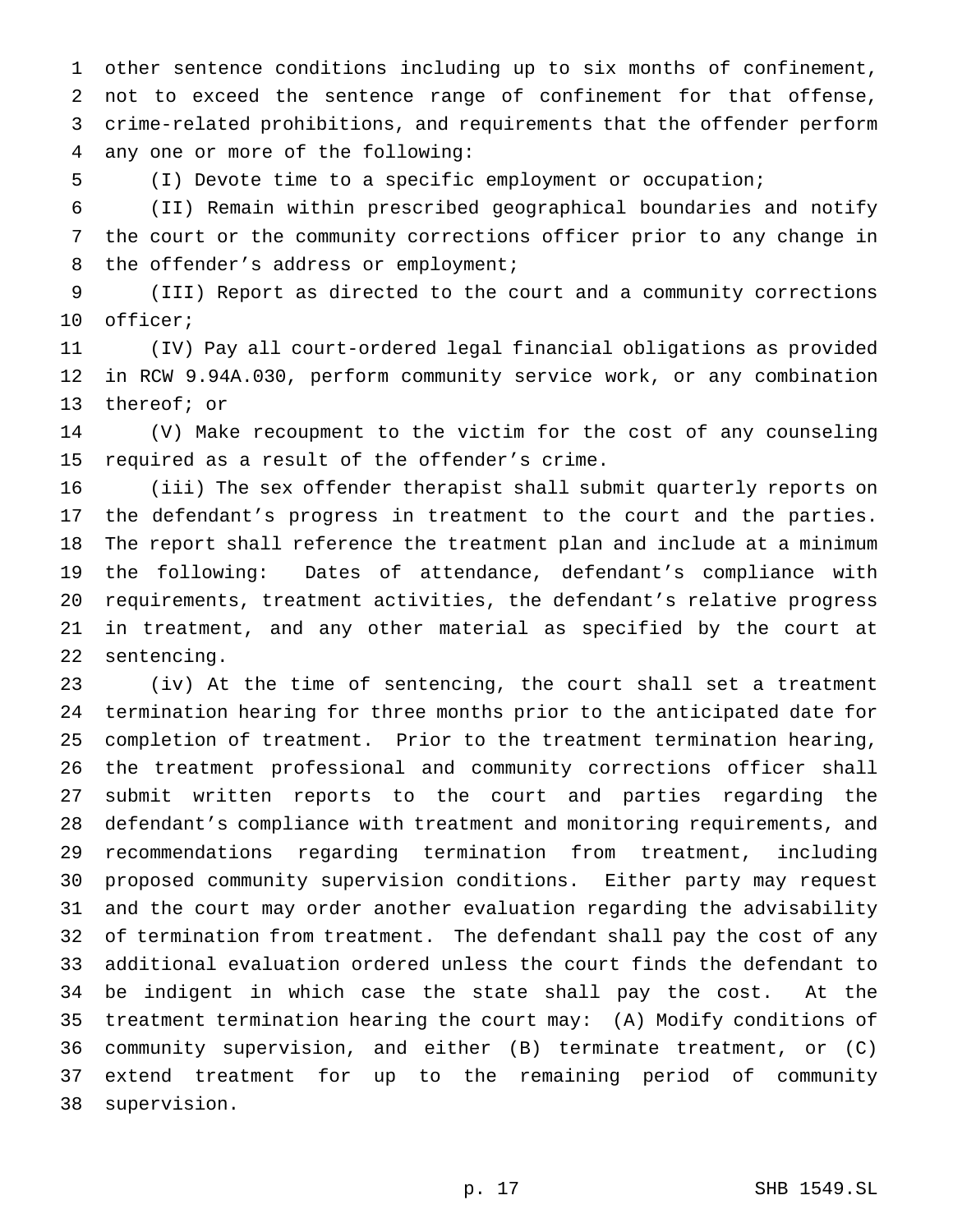(v) The court may revoke the suspended sentence at any time during the period of community supervision and order execution of the sentence if: (A) The defendant violates the conditions of the suspended sentence, or (B) the court finds that the defendant is failing to make satisfactory progress in treatment. All confinement time served during the period of community supervision shall be credited to the offender if the suspended sentence is revoked.

 (vi) Except as provided in (a)(vii) of this subsection, after July 1, 1991, examinations and treatment ordered pursuant to this subsection shall only be conducted by sex offender treatment providers certified by the department of health pursuant to chapter 18.155 RCW.

 (vii) A sex offender therapist who examines or treats a sex 13 offender pursuant to this subsection  $((+7))$   $(8)$  does not have to be certified by the department of health pursuant to chapter 18.155 RCW if the court finds that: (A) The offender has already moved to another state or plans to move to another state for reasons other than circumventing the certification requirements; (B) no certified providers are available for treatment within a reasonable geographical distance of the offender's home; and (C) the evaluation and treatment 20 plan comply with this subsection  $((+7))$   $(8)$  and the rules adopted by the department of health.

 For purposes of this subsection, "victim" means any person who has sustained emotional, psychological, physical, or financial injury to person or property as a result of the crime charged. "Victim" also means a parent or guardian of a victim who is a minor child unless the parent or guardian is the perpetrator of the offense.

27 (b) ((When an offender is convicted of any felony sex offense 28 committed before July 1, 1987, and is sentenced to a term of confinement of more than one year but less than six years, the sentencing court may, on its own motion or on the motion of the 31 offender or the state, order the offender committed for up to thirty 32 days to the custody of the secretary of social and health services for evaluation and report to the court on the offender's amenability to 34 treatment at these facilities. If the secretary of social and health services cannot begin the evaluation within thirty days of the court's order of commitment, the offender shall be transferred to the state for confinement pending an opportunity to be evaluated at the appropriate facility. The court shall review the reports and may order that the 39 term of confinement imposed be served in the sexual offender treatment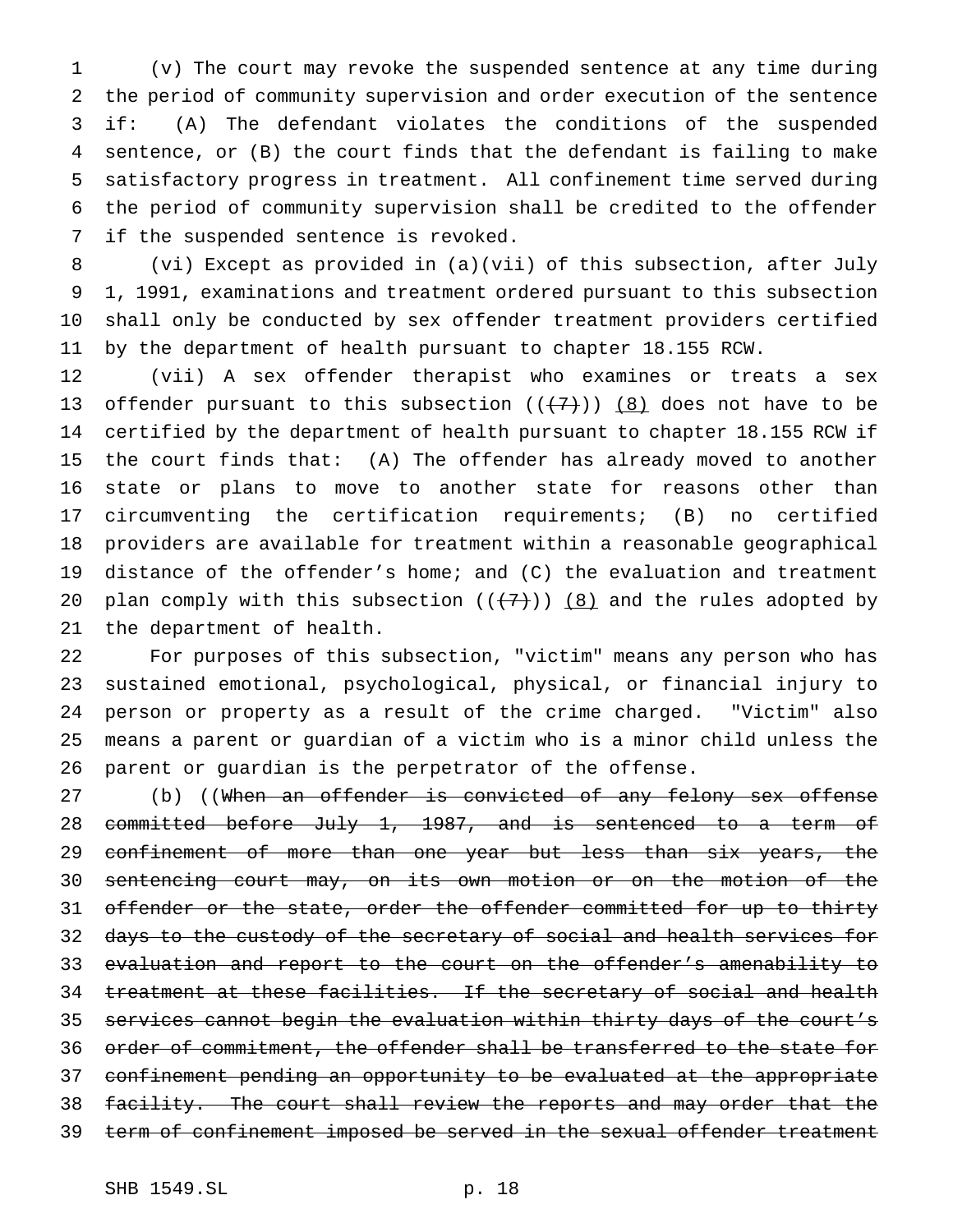1 program at the location determined by the secretary of social and 2 health services or the secretary's designee, only if the report 3 indicates that the offender is amenable to the treatment program 4 provided at these facilities. The offender shall be transferred to the 5 state pending placement in the treatment program. Any offender who has 6 escaped from the treatment program shall be referred back to the 7 sentencing court.

8 If the offender does not comply with the conditions of the 9 treatment program, the secretary of social and health services may 10 refer the matter to the sentencing court. The sentencing court shall 11 commit the offender to the department of corrections to serve the 12 balance of the term of confinement.

13 If the offender successfully completes the treatment program before 14 the expiration of the term of confinement, the court may convert the 15 balance of confinement to community supervision and may place 16 conditions on the offender including crime-related prohibitions and 17 requirements that the offender perform any one or more of the 18 following:

19 (i) Devote time to a specific employment or occupation;

20 (ii) Remain within prescribed geographical boundaries and notify 21 the court or the community corrections officer prior to any change in 22 the offender's address or employment;

23 (iii) Report as directed to the court and a community corrections 24 officer;

25 (iv) Undergo available outpatient treatment.

26 If the offender violates any of the terms of community supervision, 27 the court may order the offender to serve out the balance of the 28 community supervision term in confinement in the custody of the 29 department of corrections.

30 After June 30, 1993, this subsection (b) shall cease to have 31 effect.

 (e)) When an offender commits any felony sex offense on or after July 1, 1987, and is sentenced to a term of confinement of more than one year but less than six years, the sentencing court may, on its own motion or on the motion of the offender or the state, request the department of corrections to evaluate whether the offender is amenable to treatment and the department may place the offender in a treatment program within a correctional facility operated by the department.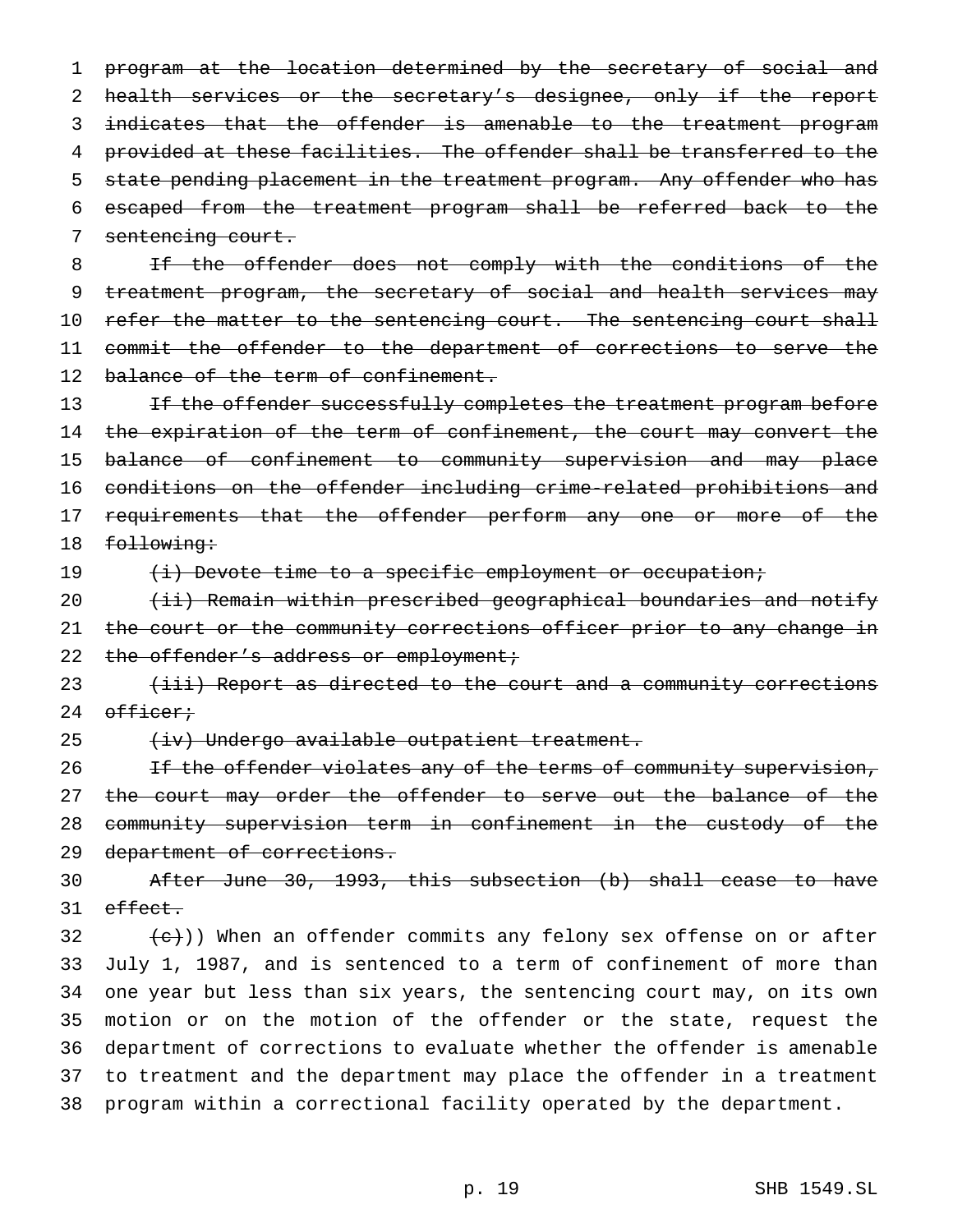Except for an offender who has been convicted of a violation of RCW 9A.44.040 or 9A.44.050, if the offender completes the treatment program before the expiration of his or her term of confinement, the department of corrections may request the court to convert the balance of confinement to community supervision and to place conditions on the offender including crime-related prohibitions and requirements that the offender perform any one or more of the following:

8 (i) Devote time to a specific employment or occupation;

 (ii) Remain within prescribed geographical boundaries and notify the court or the community corrections officer prior to any change in the offender's address or employment;

 (iii) Report as directed to the court and a community corrections officer;

(iv) Undergo available outpatient treatment.

 If the offender violates any of the terms of his or her community supervision, the court may order the offender to serve out the balance of his or her community supervision term in confinement in the custody of the department of corrections.

19 Mothing in  $((e)$  of)) this subsection  $(8)(b)$  shall confer eligibility for such programs for offenders convicted and sentenced for 21 a sex offense committed prior to July 1, 1987. This subsection  $((+e))$ 22 (8)(b) does not apply to any crime committed after July 1, 1990.

 $((\{d\}))(c)$  Offenders convicted and sentenced for a sex offense committed prior to July 1, 1987, may, subject to available funds, request an evaluation by the department of corrections to determine whether they are amenable to treatment. If the offender is determined to be amenable to treatment, the offender may request placement in a treatment program within a correctional facility operated by the department. Placement in such treatment program is subject to available funds.

 (( $\{8\})$ )  $\{9\}$ (a) When a court sentences a person to a term of total confinement to the custody of the department of corrections for an offense categorized as a sex offense or a serious violent offense committed after July 1, 1988, but before July 1, 1990, assault in the second degree, assault of a child in the second degree, any crime against a person where it is determined in accordance with RCW 9.94A.125 that the defendant or an accomplice was armed with a deadly weapon at the time of commission, or any felony offense under chapter 69.50 or 69.52 RCW not sentenced under subsection (6) of this section,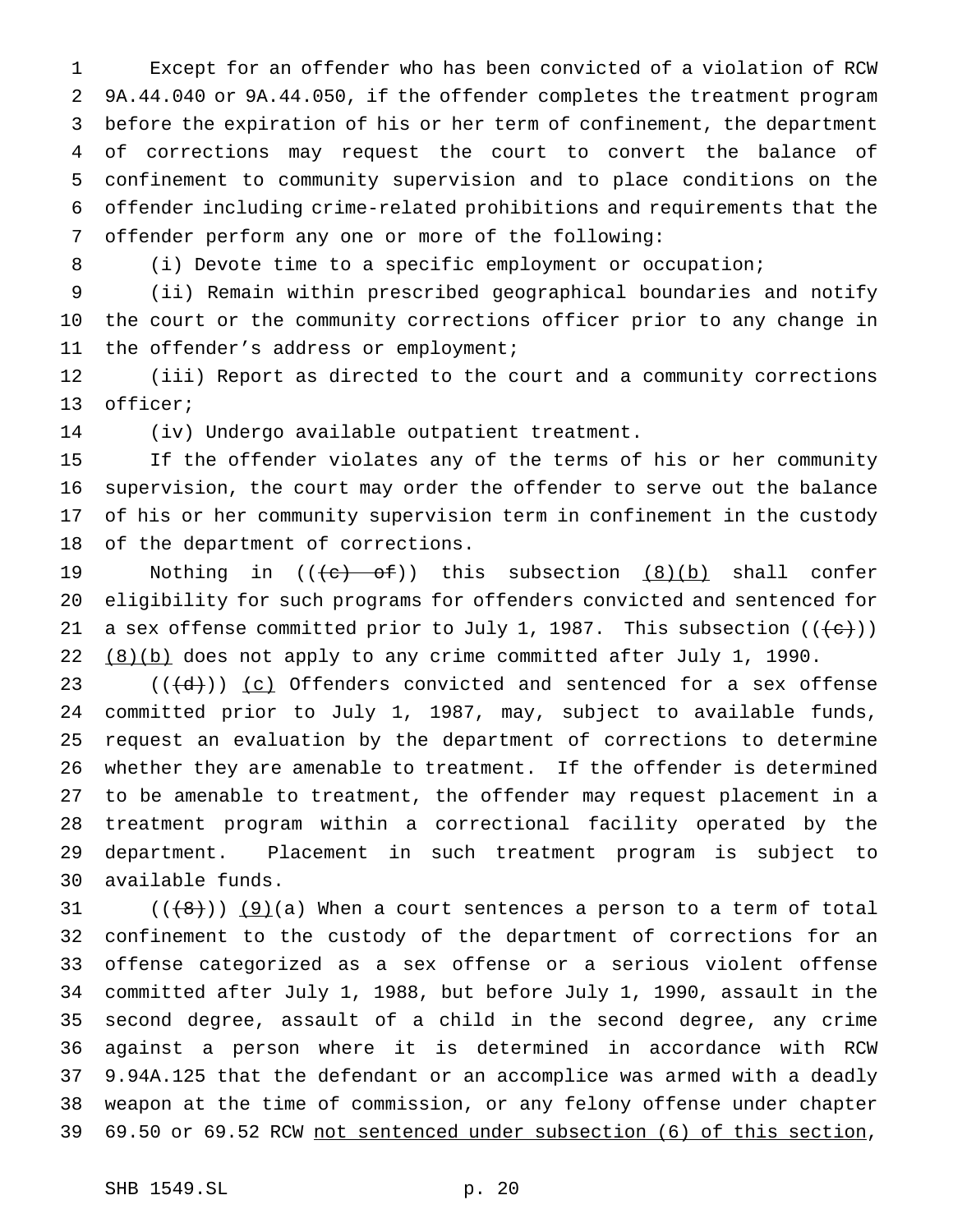committed on or after July 1, 1988, the court shall in addition to the other terms of the sentence, sentence the offender to a one-year term of community placement beginning either upon completion of the term of confinement or at such time as the offender is transferred to community custody in lieu of earned early release in accordance with RCW 9.94A.150 (1) and (2). When the court sentences an offender under this subsection to the statutory maximum period of confinement then the community placement portion of the sentence shall consist entirely of such community custody to which the offender may become eligible, in accordance with RCW 9.94A.150 (1) and (2). Any period of community custody actually served shall be credited against the community placement portion of the sentence.

 (b) When a court sentences a person to a term of total confinement to the custody of the department of corrections for an offense categorized as a sex offense or serious violent offense committed on or after July 1, 1990, the court shall in addition to other terms of the sentence, sentence the offender to community placement for two years or up to the period of earned early release awarded pursuant to RCW 9.94A.150 (1) and (2), whichever is longer. The community placement shall begin either upon completion of the term of confinement or at such time as the offender is transferred to community custody in lieu of earned early release in accordance with RCW 9.94A.150 (1) and (2). When the court sentences an offender under this subsection to the statutory maximum period of confinement then the community placement portion of the sentence shall consist entirely of the community custody to which the offender may become eligible, in accordance with RCW 9.94A.150 (1) and (2). Any period of community custody actually served shall be credited against the community placement portion of the sentence. Unless a condition is waived by the court, the terms of community placement for offenders sentenced pursuant to this section shall include the following conditions:

 (i) The offender shall report to and be available for contact with the assigned community corrections officer as directed;

 (ii) The offender shall work at department of corrections-approved education, employment, and/or community service;

 (iii) The offender shall not consume controlled substances except pursuant to lawfully issued prescriptions;

 (iv) An offender in community custody shall not unlawfully possess controlled substances;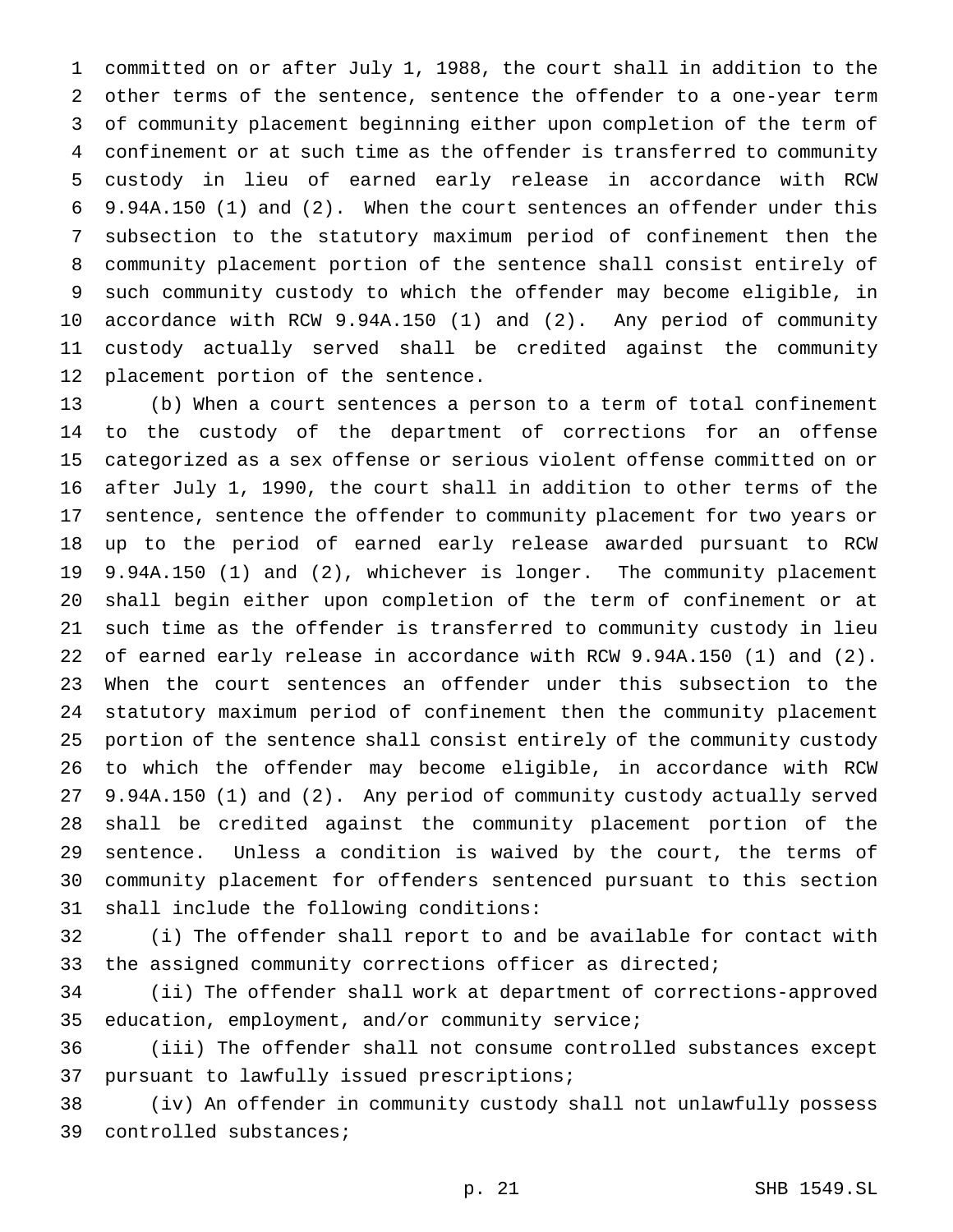(v) The offender shall pay supervision fees as determined by the 2 department of corrections; and

 (vi) The residence location and living arrangements are subject to the prior approval of the department of corrections during the period of community placement.

 (c) The court may also order any of the following special conditions:

 (i) The offender shall remain within, or outside of, a specified geographical boundary;

 (ii) The offender shall not have direct or indirect contact with the victim of the crime or a specified class of individuals;

 (iii) The offender shall participate in crime-related treatment or counseling services;

(iv) The offender shall not consume alcohol; or

(v) The offender shall comply with any crime-related prohibitions.

 (d) Prior to transfer to, or during, community placement, any conditions of community placement may be removed or modified so as not to be more restrictive by the sentencing court, upon recommendation of the department of corrections.

 $((+9))$  (10) If the court imposes a sentence requiring confinement of thirty days or less, the court may, in its discretion, specify that the sentence be served on consecutive or intermittent days. A sentence requiring more than thirty days of confinement shall be served on consecutive days. Local jail administrators may schedule court-ordered intermittent sentences as space permits.

 ( $(\overline{+10})$ )  $(11)$  If a sentence imposed includes payment of a legal financial obligation, the sentence shall specify the total amount of the legal financial obligation owed, and shall require the offender to pay a specified monthly sum toward that legal financial obligation. Restitution to victims shall be paid prior to any other payments of monetary obligations. Any legal financial obligation that is imposed by the court may be collected by the department, which shall deliver the amount paid to the county clerk for credit. The offender's compliance with payment of legal financial obligations shall be supervised by the department. All monetary payments ordered shall be paid no later than ten years after the last date of release from confinement pursuant to a felony conviction or the date the sentence was entered. Independent of the department, the party or entity to whom the legal financial obligation is owed shall have the authority to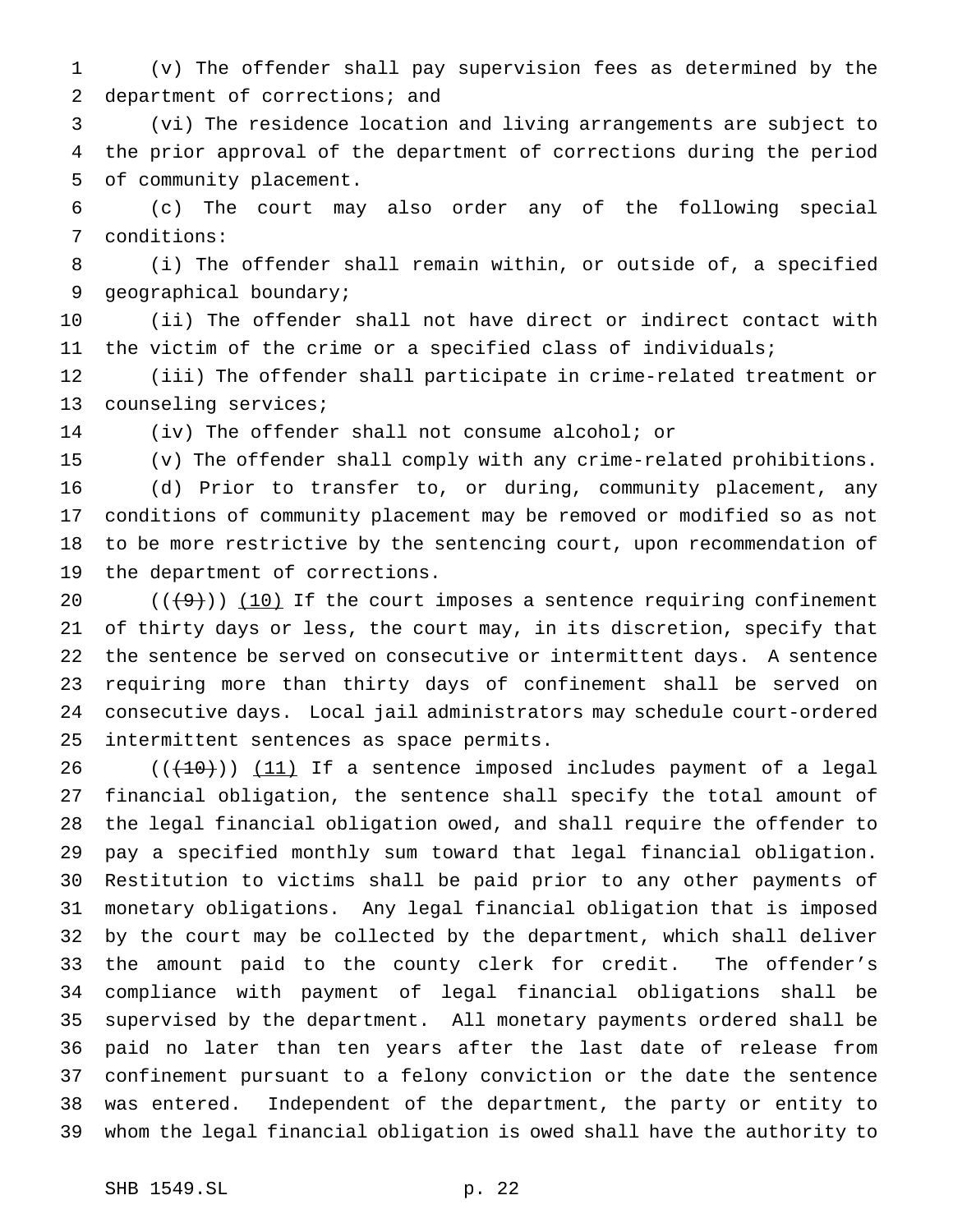utilize any other remedies available to the party or entity to collect the legal financial obligation. Nothing in this section makes the department, the state, or any of its employees, agents, or other persons acting on their behalf liable under any circumstances for the payment of these legal financial obligations. If an order includes restitution as one of the monetary assessments, the county clerk shall make disbursements to victims named in the order.

 $((+11))$   $(12)$  Except as provided under RCW 9.94A.140(1) and 9.94A.142(1), a court may not impose a sentence providing for a term of confinement or community supervision or community placement which exceeds the statutory maximum for the crime as provided in chapter 9A.20 RCW.

 $((+2)^n)$  (13) All offenders sentenced to terms involving community supervision, community service, community placement, or legal financial obligation shall be under the supervision of the secretary of the department of corrections or such person as the secretary may designate and shall follow explicitly the instructions of the secretary including reporting as directed to a community corrections officer, remaining within prescribed geographical boundaries, notifying the community corrections officer of any change in the offender's address or employment, and paying the supervision fee assessment. The department may require offenders to pay for special services rendered on or after July 25, 1993, including electronic monitoring, day reporting, and telephone reporting, dependent upon the offender's ability to pay. The department may pay for these services for offenders who are not able to pay.

 $((+13))$   $(14)$  All offenders sentenced to terms involving community supervision, community service, or community placement under the supervision of the department of corrections shall not own, use, or possess firearms or ammunition. Offenders who own, use, or are found to be in actual or constructive possession of firearms or ammunition shall be subject to the appropriate violation process and sanctions. "Constructive possession" as used in this subsection means the power and intent to control the firearm or ammunition. "Firearm" as used in this subsection means a weapon or device from which a projectile may be fired by an explosive such as gunpowder.

37  $((+14))$   $(15)$  The sentencing court shall give the offender credit for all confinement time served before the sentencing if that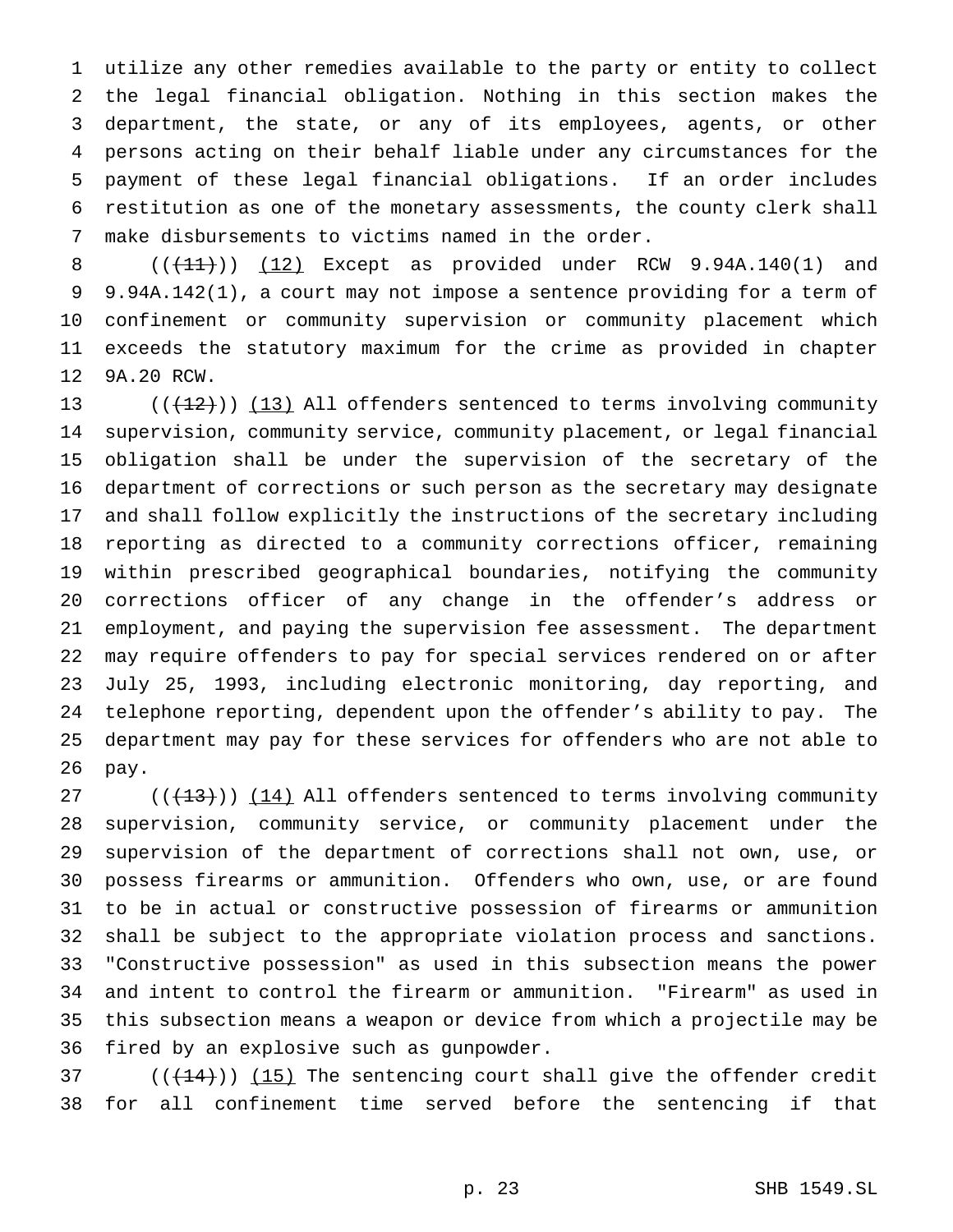confinement was solely in regard to the offense for which the offender is being sentenced.

 $(1, 15)$  (( $16$ ) A departure from the standards in RCW 9.94A.400 (1) and (2) governing whether sentences are to be served consecutively or concurrently is an exceptional sentence subject to the limitations in subsections (2) and (3) of this section, and may be appealed by the defendant or the state as set forth in RCW 9.94A.210 (2) through (6).  $((+16))$   $(17)$  The court shall order restitution whenever the offender is convicted of a felony that results in injury to any person or damage to or loss of property, whether the offender is sentenced to confinement or placed under community supervision, unless extraordinary circumstances exist that make restitution inappropriate in the court's judgment. The court shall set forth the extraordinary circumstances in the record if it does not order restitution.

 $((+17))$   $(18)$  As a part of any sentence, the court may impose and enforce an order that relates directly to the circumstances of the crime for which the offender has been convicted, prohibiting the offender from having any contact with other specified individuals or a specific class of individuals for a period not to exceed the maximum allowable sentence for the crime, regardless of the expiration of the offender's term of community supervision or community placement.

 $((+18))$   $(19)$  In any sentence of partial confinement, the court may require the defendant to serve the partial confinement in work release, in a program of home detention, on work crew, or in a combined program of work crew and home detention.

26 ((<del>(19)</del>)) (20) All court-ordered legal financial obligations collected by the department and remitted to the county clerk shall be credited and paid where restitution is ordered. Restitution shall be paid prior to any other payments of monetary obligations.

 **Sec. 4.** RCW 9.94A.190 and 1991 c 181 s 5 are each amended to read as follows:

 (1) A sentence that includes a term or terms of confinement totaling more than one year shall be served in a facility or institution operated, or utilized under contract, by the state. Except as provided for in subsection (3) of this section, a sentence of not more than one year of confinement shall be served in a facility operated, licensed, or utilized under contract, by the county, or if home detention or work crew has been ordered by the court, in the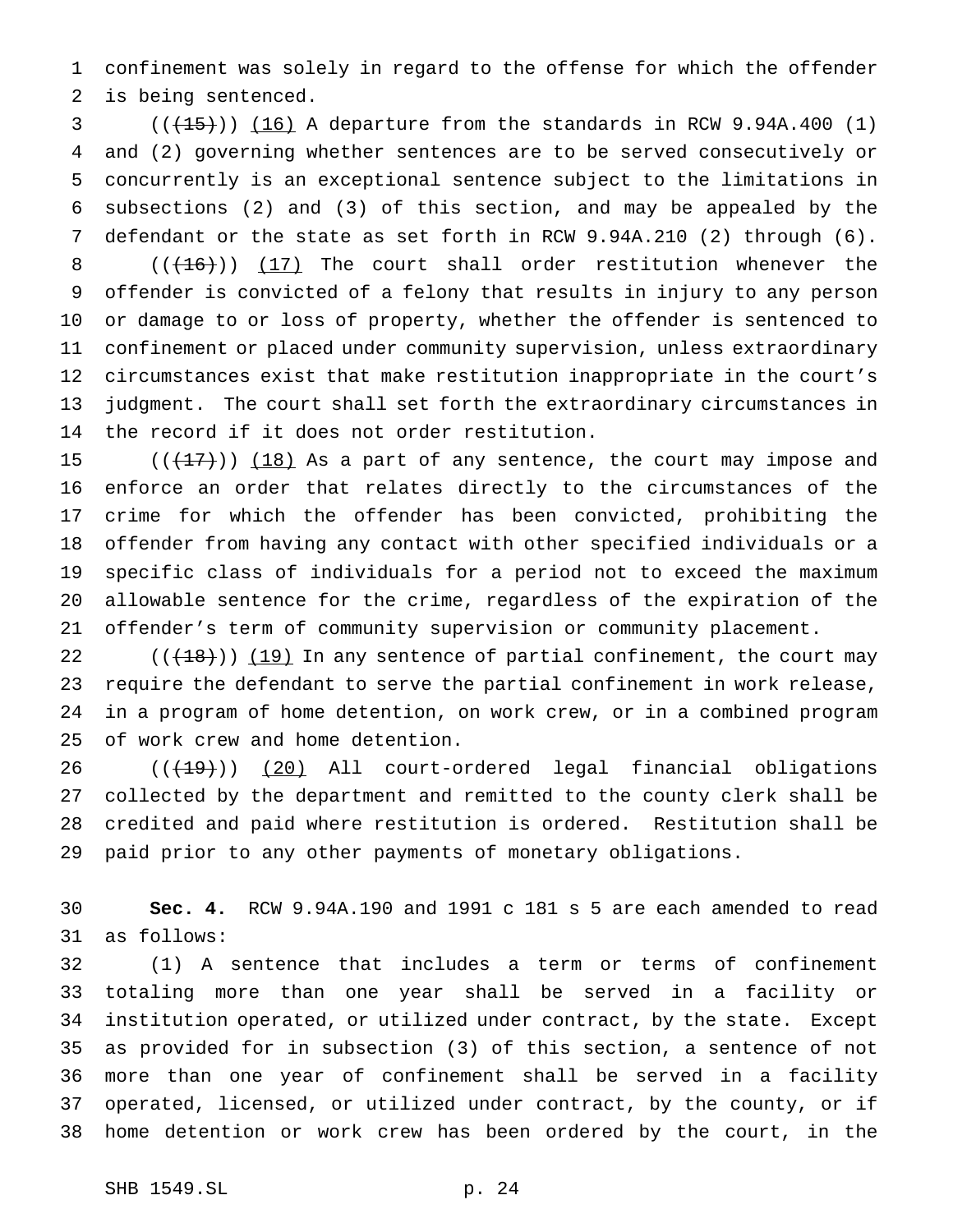residence of either the defendant or a member of the defendant's immediate family.

 (2) If a county uses a state partial confinement facility for the partial confinement of a person sentenced to confinement for not more than one year, the county shall reimburse the state for the use of the facility as provided for in this subsection. The office of financial management shall set the rate of reimbursement based upon the average per diem cost per offender in the facility. The office of financial management shall determine to what extent, if any, reimbursement shall be reduced or eliminated because of funds provided by the legislature to the department of corrections for the purpose of covering the cost of county use of state partial confinement facilities. The office of financial management shall reestablish reimbursement rates each even-numbered year.

 (3) A person who is sentenced for a felony to a term of not more than one year, and who is committed or returned to incarceration in a state facility on another felony conviction, either under the indeterminate sentencing laws, chapter 9.95 RCW, or under this chapter shall serve all terms of confinement, including a sentence of not more than one year, in a facility or institution operated, or utilized under contract, by the state, consistent with the provisions of RCW 9.94A.400.

 (4) For sentences imposed pursuant to RCW 9.94A.120(6) which have 24 a sentence range of over one year, notwithstanding any other provision 25 of this section all such sentences regardless of length shall be served in a facility or institution operated, or utilized under contract, by 27 the state.

 NEW SECTION. **Sec. 5.** The commission shall evaluate the impact of implementing the drug offender options provided for in RCW 9.94A.120(6). The commission shall submit preliminary findings to the legislature by December 1, 1996, and shall submit the final report to the legislature by December 1, 1997. The report shall describe the changes in sentencing practices related to the use of punishment options for drug offenders and include the impact of sentencing alternatives on state prison populations, the savings in state resources, the effectiveness of drug treatment services, and the impact on recidivism rates.